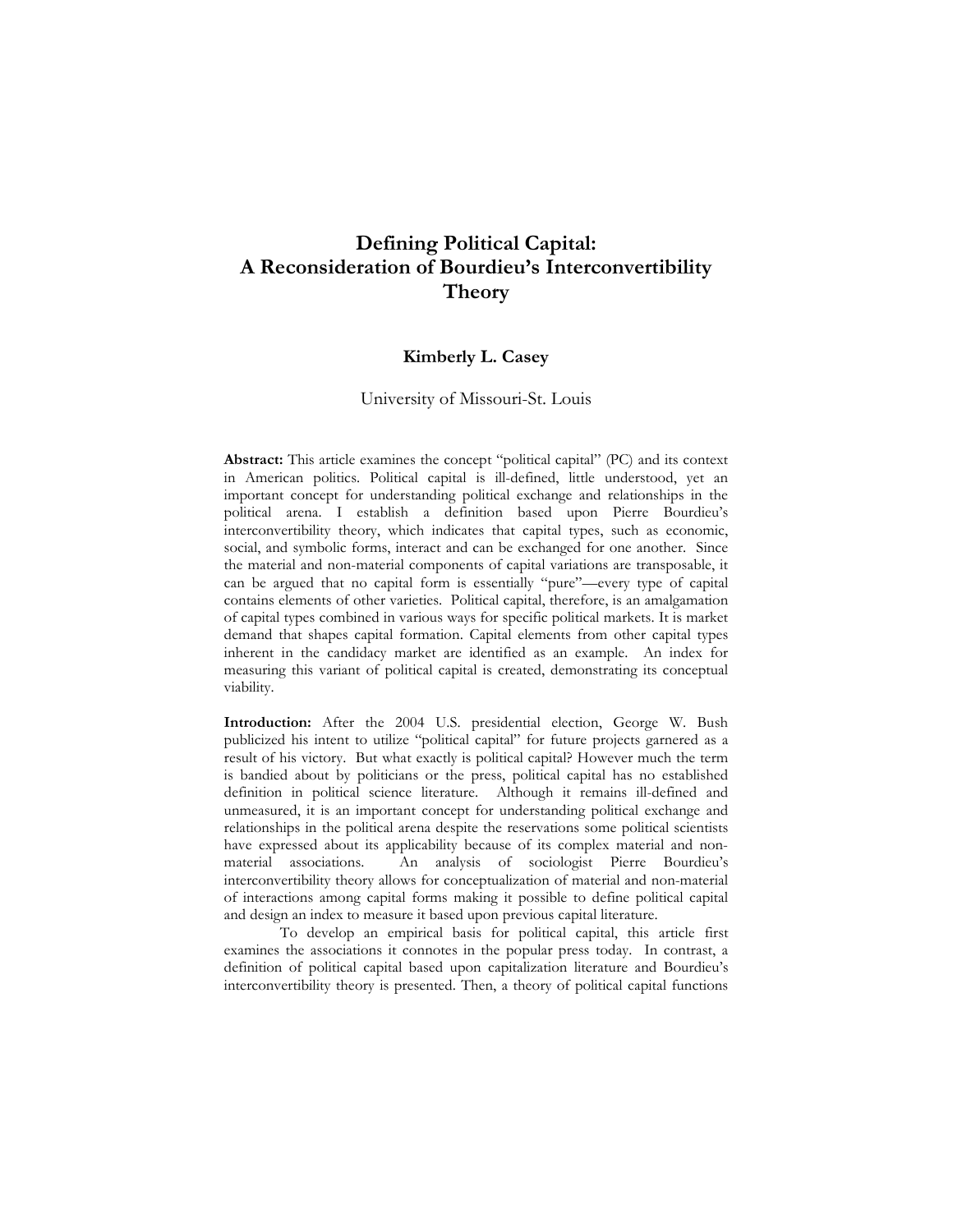and markets are suggested. Theorizing leads to proposals for objective means of identification and measurement. To illustrate the market association between capital and politics, an index associated with the resources associated with the candidacy market is offered. The paper concludes with directions that studying the concept of political capital may take towards theory-building and framework creation.

## Defining Political Capital

<u>.</u>

It is erroneous to refer a "body" of PC literature when seeking a definition. Most writers and concerned actors who invoke the term political capital assume that its meaning is understood. It is inferred to be an entity which political actors possess, build up and spend.<sup>1</sup> However, a definition of "political capital" is typically never stated—the reader or observer is left to determine their own definition based upon the politician's or journalist's usage of the term (Suellentrop 2004; Kennicott 2004; "A Year of Setbacks" 2005; and Froomkin 2004). The subjectivity is not reflective of what political capital conceptually means in and to the political arena. Without a sound definition that accurately portrays the elements of political capital as it works within a political marketplaces, such as the electoral arena, and among office holders (executive, legislative, and judicial), bureaucracy, and in society in general, the concept is meaningless.

Defining and utilizing PC as a viable political variable can evolve from the proliferation of *capital* theories in various fields of study. *Political capital* can and should be associated with a wide variety of previous "capital" interpretations. The key to explicating political capital is within capital literatures and how they address materialism, non-materialism, and combining the two elements.<sup>2</sup>

The theory of *capital* is traditionally associated with economics. There is no clear consensus in defining capital as an ideological function applicable beyond material exchange as expounded in economic capital theory, however. Yet nonmaterial forms of capital are well established in scholarly literature. Most of the "capital type" definitions hover around the meaning and terminology of economic capital. Certain theorists believe that all capital forms, regardless of their

<sup>&</sup>lt;sup>1</sup> The most infamous reference to political capital in recent memory is the quote by George W. Bush: "Let me put it to you this way: I earned capital in the campaign, political capital, and now I intend to spend it. It's my style" (Froomkin 2004).

<sup>2</sup> Why a definition has not been pursued is perhaps more obvious than understand the term itself. Paul Pierson (2004) in *Politics in Time* perhaps summarizes this problem best when he mentions that politics is a "far murkier environment" than economics and is fraught with difficulties in identification and measurement (38). He further states: "[Politics] lacks anything like the measuring rod of price, involves the pursuit of a wide range of largely incommensurable goals, and consists of processes that make it very hard to observe or measure important aspects of political performance (38). As North argued, 'political markets are far more prone [than economic markets] to inefficiency. The reason is straightforward. It is extraordinarily difficult to measure what is being exchanged in political markets and in consequence to enforce agreements'"(38). While Pierson certainly has valid points of concern, other disciplines have found means to identify and measure capital-types, and this paper will offer potential alternatives to do so with PC.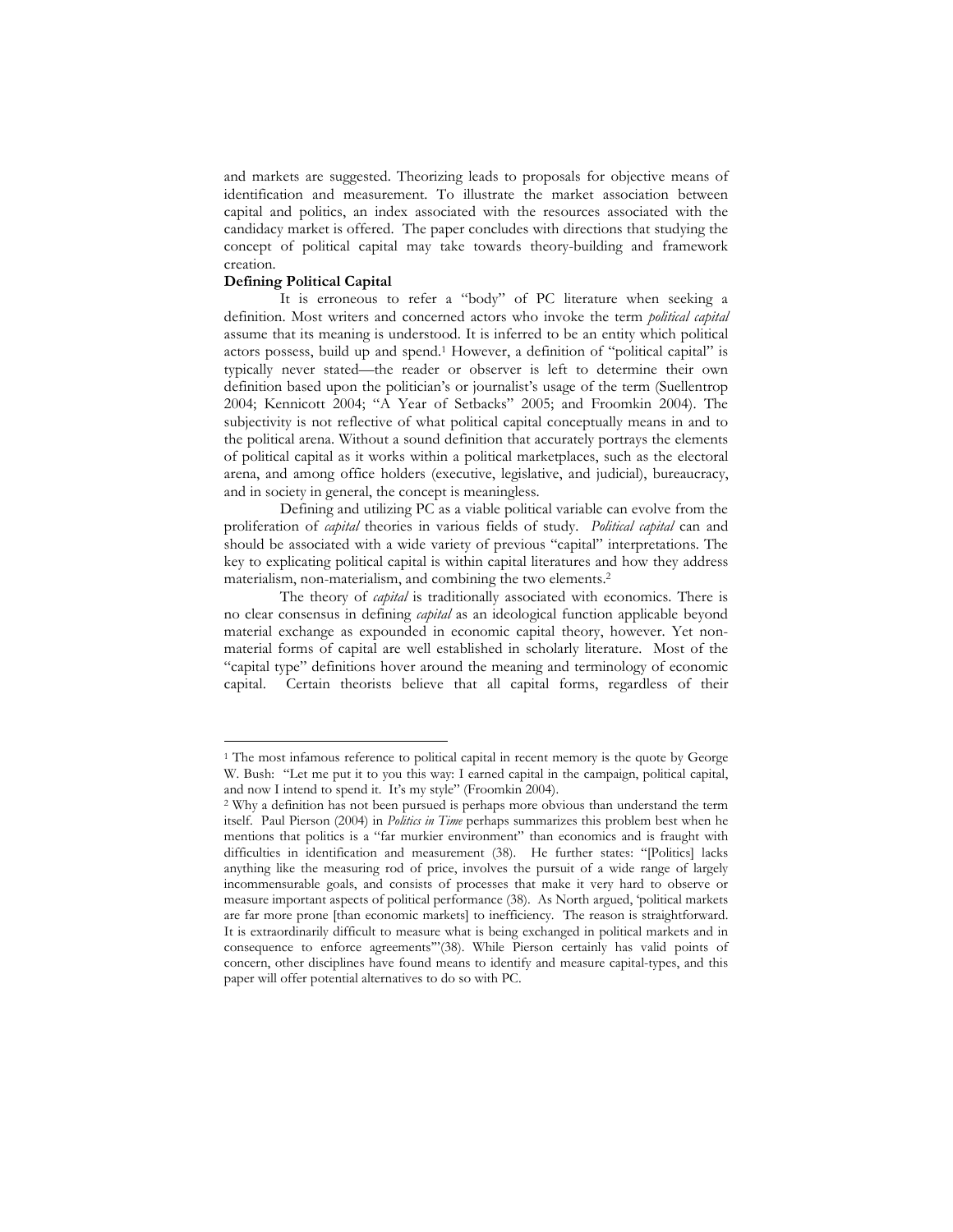composition or purpose, connect in some way with economic capital.<sup>3</sup> Pierre Bourdieu's work is invaluable in understanding *capital* as conceptually distinguishable from its individual aberrations as a material phenomenon.

Bourdieu extends the ideas and metaphor of economic interest (material or physical pursuits) to include non-economic goods and services (symbolic or nonmaterial pursuits). Within this conceptualization, Bourdieu constructs a science of practices that "analyzed all human functions as 'oriented towards the maximization of material or symbolic profit.'"<sup>4</sup> His theory of capital has limitations, however. He relies on ideal types and lacks the empirical research needed to support much theory. It is impossible to refer to capital-types and not acknowledge Bourdieu's contributions to multiple capital species (Bourdieu1986; Kane 2001; Putnam 2001; Becker 1993); Fitz-Enz 2000; Davenport 1999; Marr 2005).

Bourdieu (1986) acknowledges three fundamental "guises" or primary types of capital: economic capital (money and property), cultural capital (cultural goods and services including educational credentials), and *social capital* (acquaintances and networks) (242). He also pays much attention to a fourth form of capital--*symbolic capital* (legitimation). Singling out these particular capital forms as primary (or at least theoretically succinct) Bourdieu's conceptualization of capital (and therefore types of capital) can be extended to all forms of power, no matter the source.

<sup>3</sup> Certainly economic capital "has one up" on other conceived capital forms because the initial concept of capital comes from economics through the works of Smith, Marx and others writing about economic concerns. Their theories spawned not only economic theory, but economic systems based upon their ideas and concepts. This dominance does not infer, however, that economics rightfully owns the word *capital* and its applications. The term capital, as understood in classical economic theory, is accepted as theoretically applicable to other disciplines and ideologies, and as such, is used. Conflict between capital-types does occur; the problem of non-economic types of capital is in opposition is that they are (generally) non-material in nature, challenging the materialism inherent in economic theory. Yet, other capital-types function or practice the same patterns of activity as do economic capital, even if measurability is sometimes a problem. Therefore, it can be said to be appropriate to utilize the terms *capital* and *capitalization* for the similar processes inherent in either material or non-material processes of exchange. See Bourdieu 1986.

<sup>4</sup> Similar to Marxian theory, Bourdieu's notion of capital is formulated around "accumulated labor" or at least that the measure of all capital is labor time, but "labor time" in the widest conceptualization possible. The type of labor prescribed would be based upon the type of capital form needed to process (Bourdieu1986). Bourdieu's theory of capital is not linked to the exploitation of labor, prevalent in Marxian theory but capital is viewed as power relations. These power relations are founded in quantitative differences in the amount of labor the power relations embody. Bourdieu's conceptualization does not distinguish material labor from nonmaterial forms of labor. Quantitative measurement of amounts of labor of nonmaterial forms would almost certainly be difficult to differentiate in all cases, since the term "labor" is abstracted by Bourdieu himself. Theoretically, this grouping together of labor types may make sense, or at least, not overtly affect understanding the process and functioning of capital and capitalization, but empirically differing labor types affect both defining and the processes of capitalization. Not differentiating between material and nonmaterial forms of more thoroughly in his work is a failing of Bourdieu's capitalization literature (Swartz 1997, 66).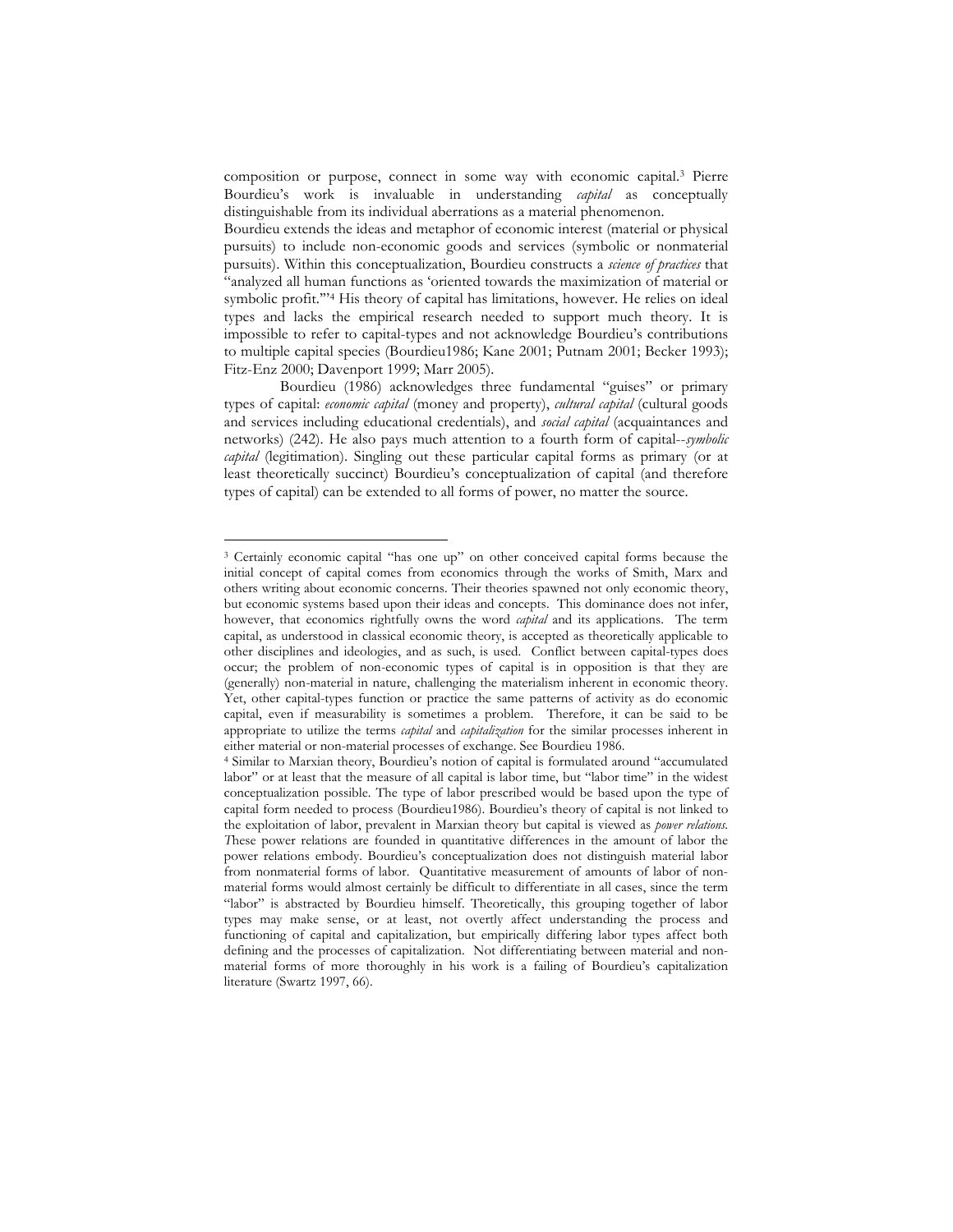While Bourdieu (1986) supports the existence of multiple capital forms and the idea that such types have some theoretical equality with one another, their equality is not definitive in his work. He recognizes that economic capital theory has entirely subsumed the definition of what he dubbed the economy of practices as well. Since economic theory reduces all exchange to material concerns focused upon profit maximization and thus self-interested only by extension, other forms of exchange which are not economically oriented and self-interested must logically be defined as "disinterested." Disinterested forms are those "which ensure the transubstantiation whereby the most material types of capital—those which are economic in the restricted sense—can present themselves in the immaterial form of cultural capital or social capital and vice versa" (242).<sup>5</sup> Bourdieu's use of the metaphysical idea of exchange in the form of "transubstantiation," however, imbues non-material capital exchange with a mystical quality which does not explain the empirical process by which transference occurs.

Bourdieu (1992) theorizes that all capital forms, whether interested or disinterested, are *interconvertible* one into another. Interconvertibility is *a single, specific* form of capital exchanged to create a different type of capital (the objectified product). Interconversion is strongly metaphysical in orientation since exchanges between material and non-material forms are involved.<sup>6</sup>

Interconvertibility is not equally possible in all directions. For instance, the relationship between social capital and cultural capital is closer than either form's relationship to economic capital but generally, economic capital converts with greater ease into other forms of capital than vice-versa. Bourdieu often points to the importance of economic capital in the interconversion processes of labor, accumulation, and exchange. But unlike strict economic exchange in the classic sense, the metaphysical conversion process is not necessarily immediate. Since power (or capital) is expended during transformation, the amount of power expended to produce the transformed capital is also affected by variables such as time and likelihood of returns. This generated power however, is potentially efficacious to the field to which the power is applied, therefore, power is not necessarily "lost" during the transformation process, but capital gains may occur as the by-product of transformation.

In addition to temporal factors, the specific labor required for a nonmaterial form of capital to turn into material profit in the process of transformation

<sup>5</sup> In Roman Catholic doctrine, transubstantiation occurs when the Eucharist or wine and the bread of communion is metaphysically transformed from a material into the literal body and blood of Christ.

<sup>6</sup> The primary determinant of conversion is a "more or less great effort of transformation" (labor) used in producing an effective power in a particular field. The transformation process also presupposes misrecognition of cultural values being foisted upon one class by another or that one class will accept the valuation of the dominant class as their own. Douglass North (1990), while not going so far as to create a interconvertibility theory, recognizes that his concept of institutional change resulting from "changing of relative prices" leans heavily on the idea that capitals exist, and are related somehow. He does admit to the difficulty of mixing "price change" with ideology, yet admits that there exist clear examples of institutional changes promoted by shifts in ideology (84-85).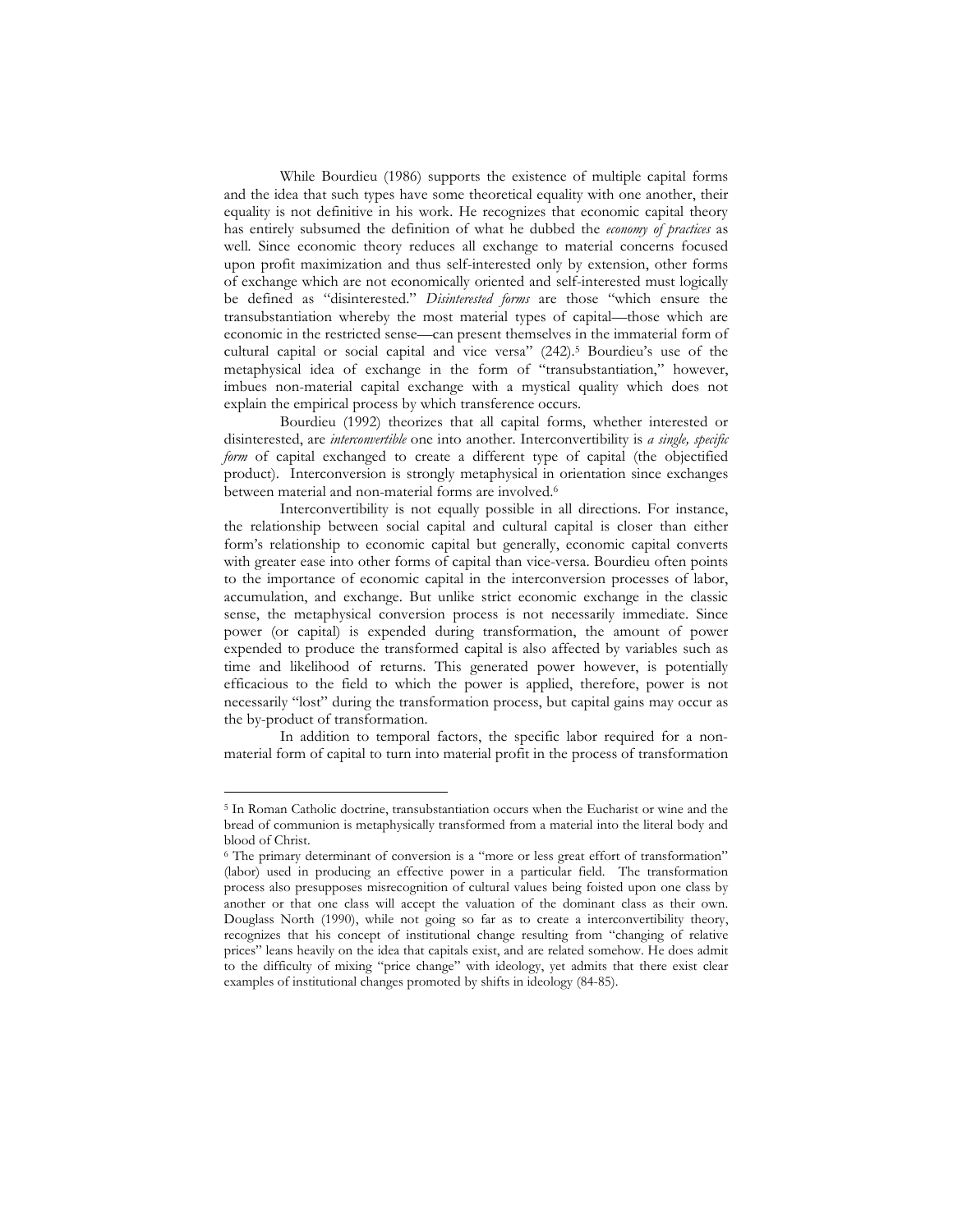might also require other non-tangible efforts such as care and concern. Power as a production byproduct is generated by and through the transformation process intentionally or otherwise, as well. Additionally, certain goods and services are only producible through social and cultural capital, but conceptualizing the conversion process sometimes lacks empirical support since they are not associated with economic empiricism.<sup>7</sup>

Bourdieu's metaphysical explanation misses the important empirical aspects of multiple capital forms and their interactions. Economic capital does not exist without human, social and or institutional inputs (and one could make the argument for other contributions), and generally non-material capital forms contribute to economic capital creation, as well as each other at some point in market cycles. Markets are also identifiable—these are places for exchange of capital. Market demand also bears a critical part in determining the creation product.

Capital and the transition of resources into different products is not a metaphysical result of "transubstantiation." It is instead the recognition of the elements (resources) inherent of capital species found within each capital form. Capital "forms" exist only as ideal types. While ideal types may be utilized for theorizing and identifying certain elements that have differing characteristics, capital empirically is a melding together of material and non-material resources applied to certain products for certain markets. Each capital species can be dissected to determine different combinations of resources which form a specific type exchangeable in a particular market.

How can this process be illustrated? I suggest the example of a cake. A cake, like capital, requires various ingredients for it success. The ingredients might vary in type, composition, and quantity, but the final product will be marketed as "cake" once proper time and production methods have also factored into its creation. Assumedly, some or all of the ingredients represent some form of previously existing capital (or *capital resources*), since the baker is unlikely to have produced all ingredients by her/himself or gained them all through barter, particularly if s/he owns a business which exists for the purpose of capital gains.

The baker may also consume the cake for her/his own gratification (since cake represents typically a "luxury" form of consumption, it will not be necessary for sustenance). The return on this consumptive act can result in a reinvestment in labor through energy or whatever else the satisfaction may yield. If s/he sells the cake for a price beyond costs, an economic profit will be made. However, the cake also might increase business, aid in the formation of new social ties, or involve cultural exchange (if the baker produces something that is indigenous to their region of origin, which would have cultural significance). Or the sale may produce symbolic capital if this exchange and later consumption is based upon the baker's

<sup>7</sup> A consequence of this theory however is the proliferation of capital forms, resulting in a "devaluation" of Bourdieu's interconvertibility theory and thus a deflation of the forms of capital as important structures of power. When capital forms are increasingly refined as forms of power (capital), a diffusion of that power occurs. With the increasing identification of forms of power as capital, there emerges a tendency to see power as omnipresent and in a sense therefore, non-existent (Swartz 1997, 80).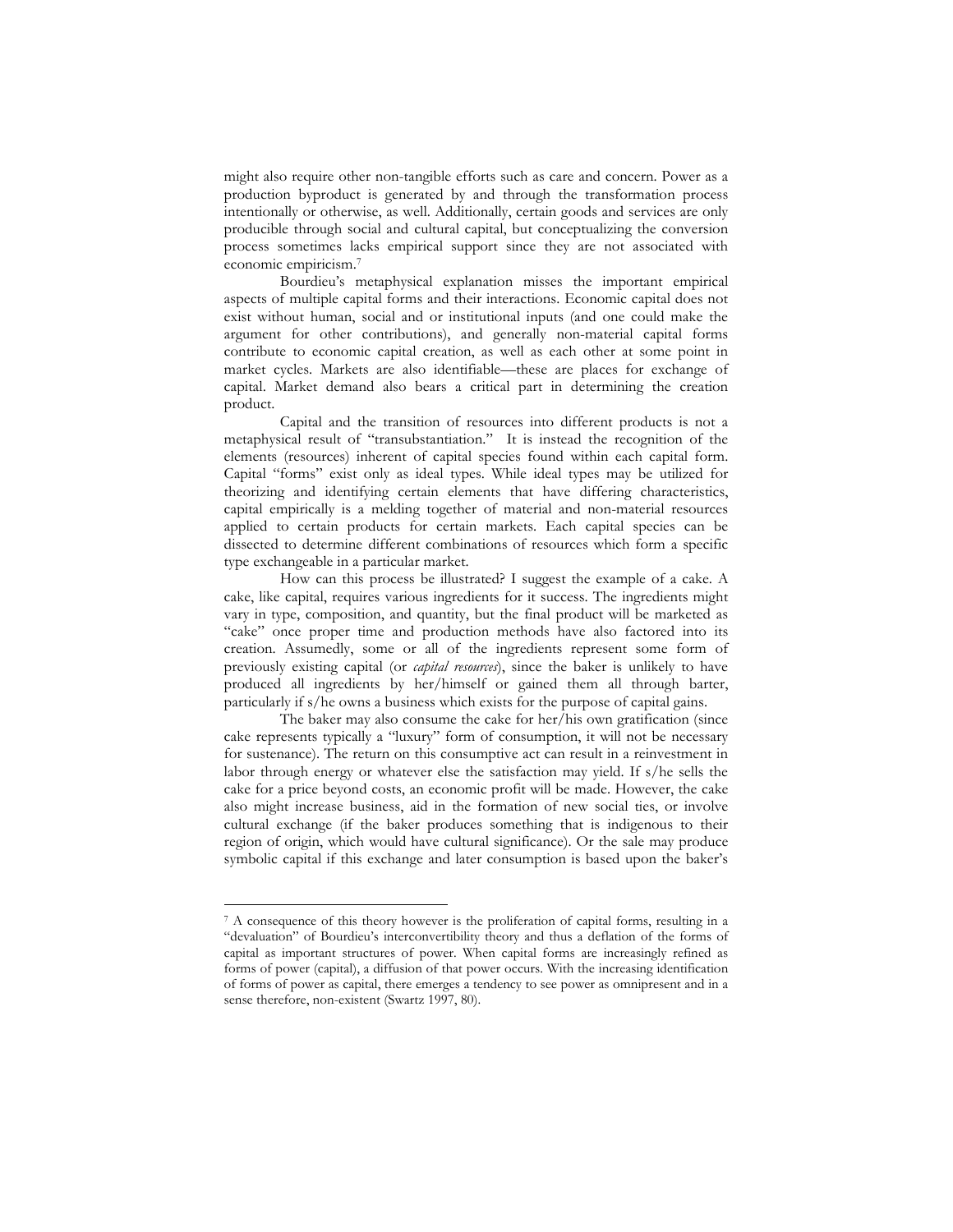reputation or increases her/his reputation. If the baker gives the cake away, other capital forms may be produced related to this generosity.

So, how do we determine what form of capital the cake comprises? While one might argue its capital form is what it purposed to "be" (its result when it is exchanged). Another might say it relies upon what it is either purchased or consumed as or used in creating the return—such as for gratification. But perhaps the baker only ate the cake because s/he could not sell it or because the baker was hungry and had nothing else to consume. Gratification through necessary consumption of the cake is not the same as it would be if it sold as a luxury item.

Consumption by the baker will also have some capital effects since the caloric intake will produce results. S/he may also gain weight. If the baker needed to put on weight, this would be a gain to her/his human capital, since this benefit may increase productivity. If s/he did not need added pounds, it is a gain, howbeit a negative one, and may prove to be an investment in obesity or death. If the cake were sold at a reduced price rather than eating it, the additional profits (either positive or negative) that might be gleaned from the sale, even if a loss of resources was initially caused. It could add to the business, through new sales and reputation.

The possibilities are endless. S/he might be offered a better opportunity to bake cakes, or be obligated to learn to bake a different cake, because no one liked the offering. Therefore, the idea that a product created for market has a simple result (a cash sale/profit that will in turn be used to make more cakes) is too simplistic. What this example indicates is that in actuality, no capital form is strictly "pure" or rather, not dependent upon input of multiple capitals to create its existence. A variety of non-material entities enter into the creation of something that is what is usually referred to as economic capital. The capitalization process is cyclical; it is virtually impossible to truly establish a accurate beginning to the cycle, since one form of capital encompasses others in its own cycle.

So how does political capital fit into capital form literature? Bourdieu refers to political capital in his work, but his definition of PC is vague. He defines political capital as a variation of social capital and "the source for observable differences in patterns of consumption and lifestyles" (Bourdieu 2002 16).<sup>8</sup> Other references to political capital in scholarly literature are generally fleeting or illdefined. PC, however, is arguably the most authoritative form of capital because of its collective nature and its association with power. The markets of political capital

<sup>&</sup>lt;sup>8</sup> Bourdieu in an earlier work, *Practical Reason* (1998) associated political capital with its applicability to the Soviet and German Democratic Republics, but defined the concept in Distinction (2002). According to Bourdieu's definition, political capital is also that which "[g]uarantees its holders a private appropriation of goods and public services (residences, cars, hospitals, schools, and so on" (16). This patrimonialization of collective resources can already be observed when, as in the case of Scandinavian countries, a social-democratic "elite" has been in power for several generations; one then sees how the political type of social capital, acquired through the apparatus of the trade unions and the Labour Party, is transmitted through the networks of family relations, leading to the constitution of true political dynasties. This definition is certainly an aspect of what the citizen wields in the way of political capital, but merely associating PC with material resources gained in the exchange of social capital is too limited to encompass all of the functions of political capital that can be identified and measured.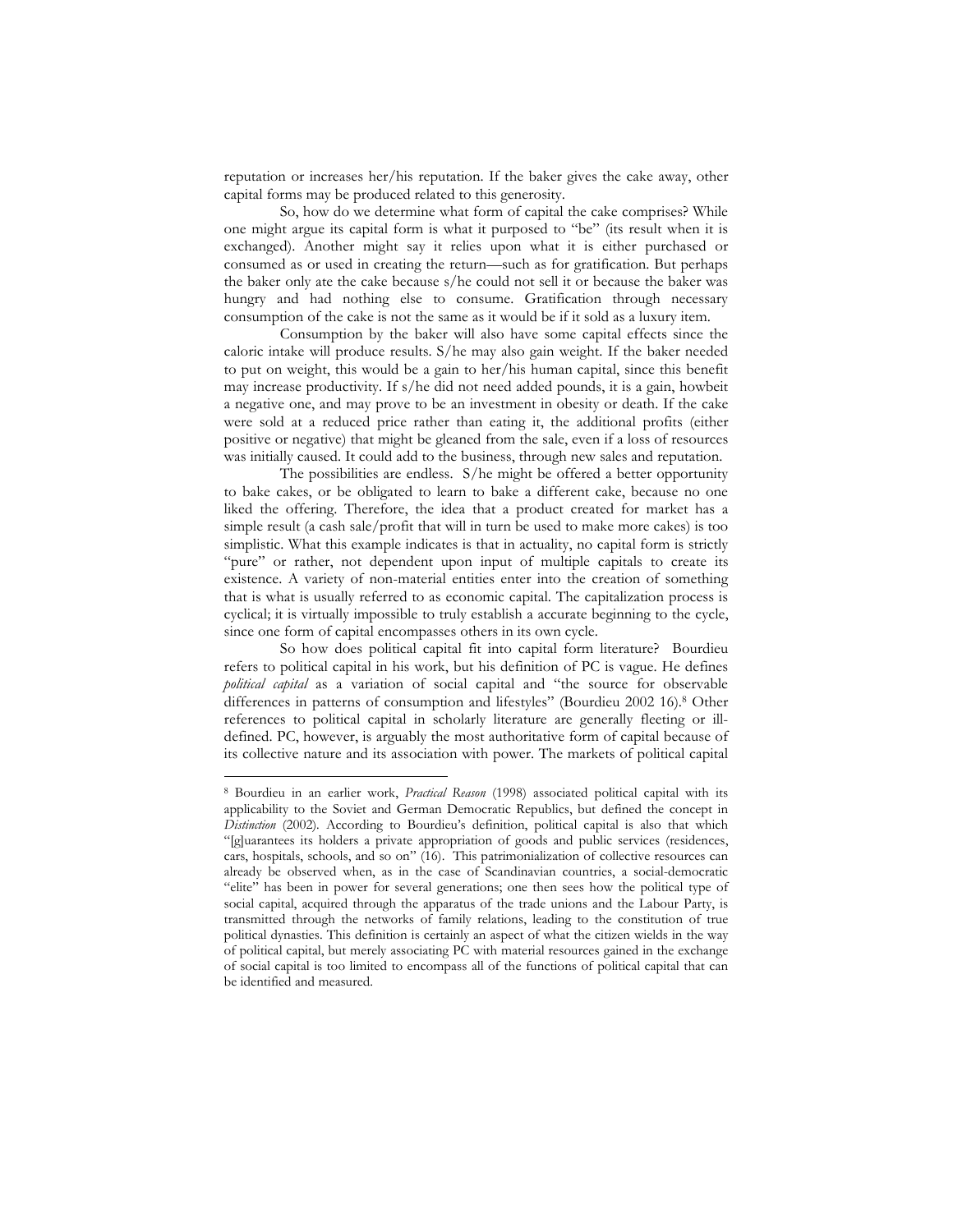are often best associated with control over and among actors, and particularly coercive power, of any societal institution. If viable measures of PC can be demonstrated, it may prove highly predictive of political action as well.

Political capital defined here is the sum of combining other types of capital for purposive political action or the return of an investment of political capital which is returned into the system of production *(reinvestment).* Other types of capital refer to species of capital which are the product of other markets' production and exchange. Differing combinations of capital resources serve as differing components constituting the resources necessary for the production of political capital. Resources associated with other capital types contributing to political capital can remain largely separate and distinguishable. It is the combined resources merged and applied to a particular market that are identified as a distinctive new form of capital. In other words, economic capital mobilized/applied for strictly political purposes is no longer economic capital in the sense that it is applied directly to economic endeavors and rewards, but is used to gain some sort of political payoff, whether it is to fund a project, party, candidate, etc.

The composition of these capital resources can vary greatly as addressed in literature. "Capital" forms, therefore, serve as tools to comprehend exchange in different markets, thus serving primarily as Weberian ideal types, rather than welldefined entities ("Ideal Type" 2008). How these capital species are utilized (or not) as a political capital resource also varies widely, usually according to market demands.

#### Theorizing Political Capital

The formation of political capital is similar to that in all other capital processes. Capital resources (the returns, assumedly from previous transactions or those created from a new source) are aggregated through labor (or production) by an actor into a product. The term production must be conceptualized loosely. Production can be identified as either an active aggregation process. Assuming the actor is actively pursuing a political outcome, once the various capital resources from a variety of markets are aggregated by an actor, they become political resources. They cease maintaining their individual capital form in exchange for ends-based purpose associated with market.

If the accumulation of political resources is passive, that is, not purposively collected with the intent of exchange of a political outcome, the resources nevertheless may constitute potential political resources. Resources not intended for politics and not used as such are not identified as political resources. They retain the label most conducive for a market in which they would be most applicably exchanged. For example, economic resources gathered for a political purpose such as a campaign or in support of a cause are clearly designated as political resources. When an economic resource is collected or held merely as a source of wealth, it could be used as a political resource, but independent of that action, the resource is not necessarily associated with politics. However, economic resources, particularly currency, are easily converted into a political resource by many means, such as donation, campaign spending, or appropriations by an office holder. Currency distributed in a particular market by actors in the process will be converted into new forms of capital. Time will certainly factor into the production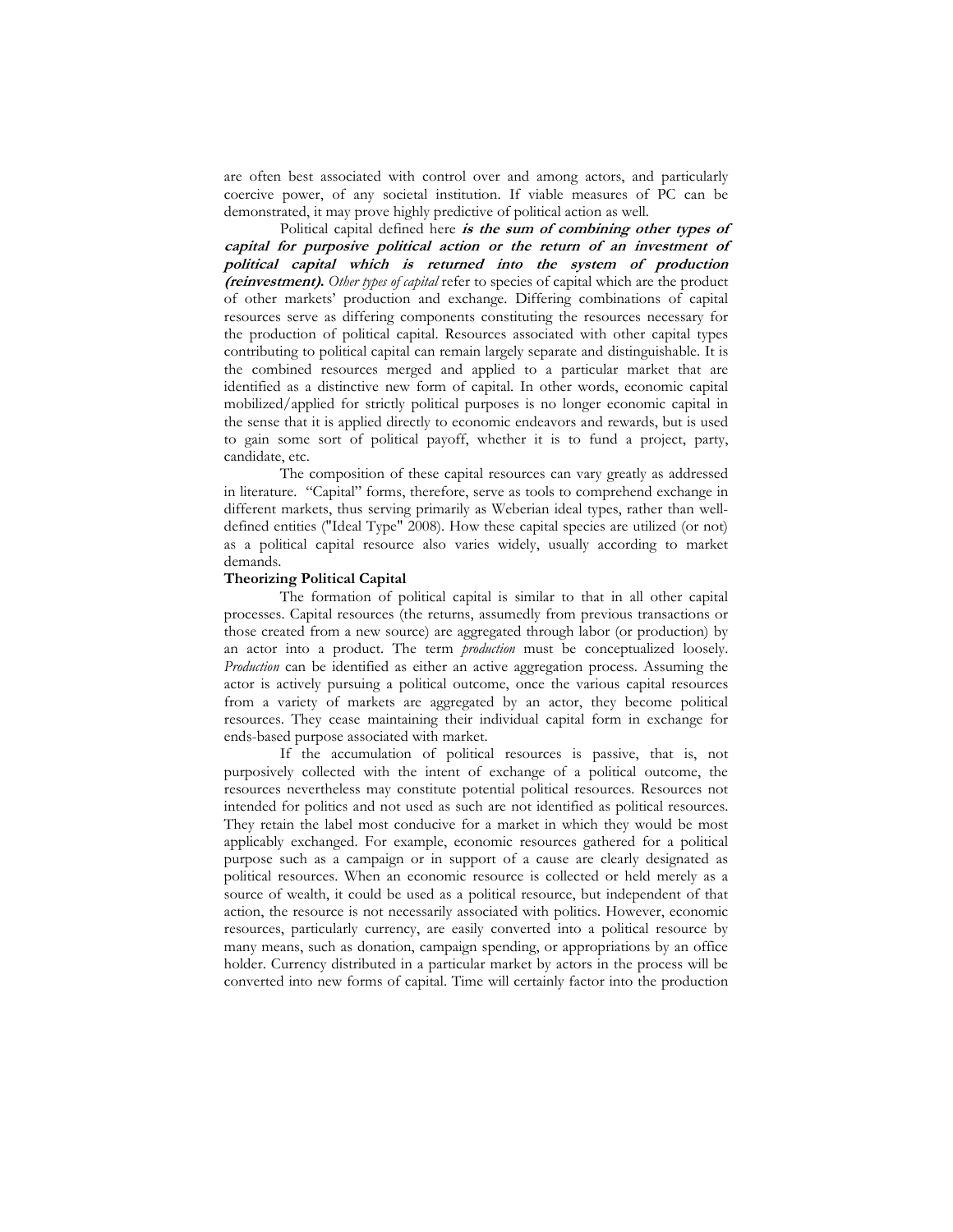process, but as the resources vary, so will the time necessary to aggregate these forms into viable political capital.

 The product is exchanged at market. Political capital may be marketed according to its content and its viability within various political markets. Political markets proliferate, since political participation and government is often a highly complex system with multiple dimensions, but three primary markets in government processes—electoral, policy, and institutional—dominate.

If the producer gains in the exchange more than the product cost, he has a profit, or a capital return. If he takes less in exchange than the cost of the product, he has a *capital deficit*. A capital deficit is particularly evident in the election market a voter "loses" his vote if his or her candidate does not win; a candidate who loses the election loses much, if not all, of their political capital. Sometimes this capital can be recouped (a voter will receive another vote in the next election) and at times it cannot. Remaining capital can also be separated and reformulated for other markets. It must be remembered that in any non-material market, returns and deficits are often highly subject to human evaluation of value or delayed returns, rather than to concrete results at the moment of exchange.

Assuming that the political capital is marketed correctly in a stable, legitimate market, there will be a return when the political capital is exchanged. The returns on the investment of political capital are also potential political capital resources; however, the composition of such resources, having been through the exchange process, may take on a different guise then when the product entered a political market for use or exchange. Such returns assumedly may be disaggregated into more individual capital resources as well.

Political activity occurs among three societal actors: individuals, groups, and institutions. What prompts, engenders or negates political action among actors however, can differ greatly among actors. This alternately affects the creation and content of political capital, as well as potentially determining its purpose.

There are three primary governmental markets where political goods are exchanged in democracies.<sup>9</sup> The most visible is the electoral market, since all actors are involved somehow within this process consisting of elections on all levels of government, and it is also a necessary step to participating in the other two markets. The second market is the policy market; the third is one that is open only to office holders who exchange various types of political capital amongst themselves for a variety of political purposes. A fourth market also exists—that of public opinion—although its association with capital types is not clear. The public opinion market, as evidenced by polls, involves a much more rapid exchange of political capital, but it also might be less costly to exchange political capital here than in the electoral or policy-making arenas.

Disseminating how political capital is consumed is difficult. It varies with both the constitution of the political capital, and where it is used in the process. A voter conceivably exchanges their vote for the winning candidate, whose policies may allow them a right or benefit in the future that the voter may utilize. An officer

<sup>&</sup>lt;sup>9</sup> I suggest that in non-democratic markets, a power market exists rather than an electoral market.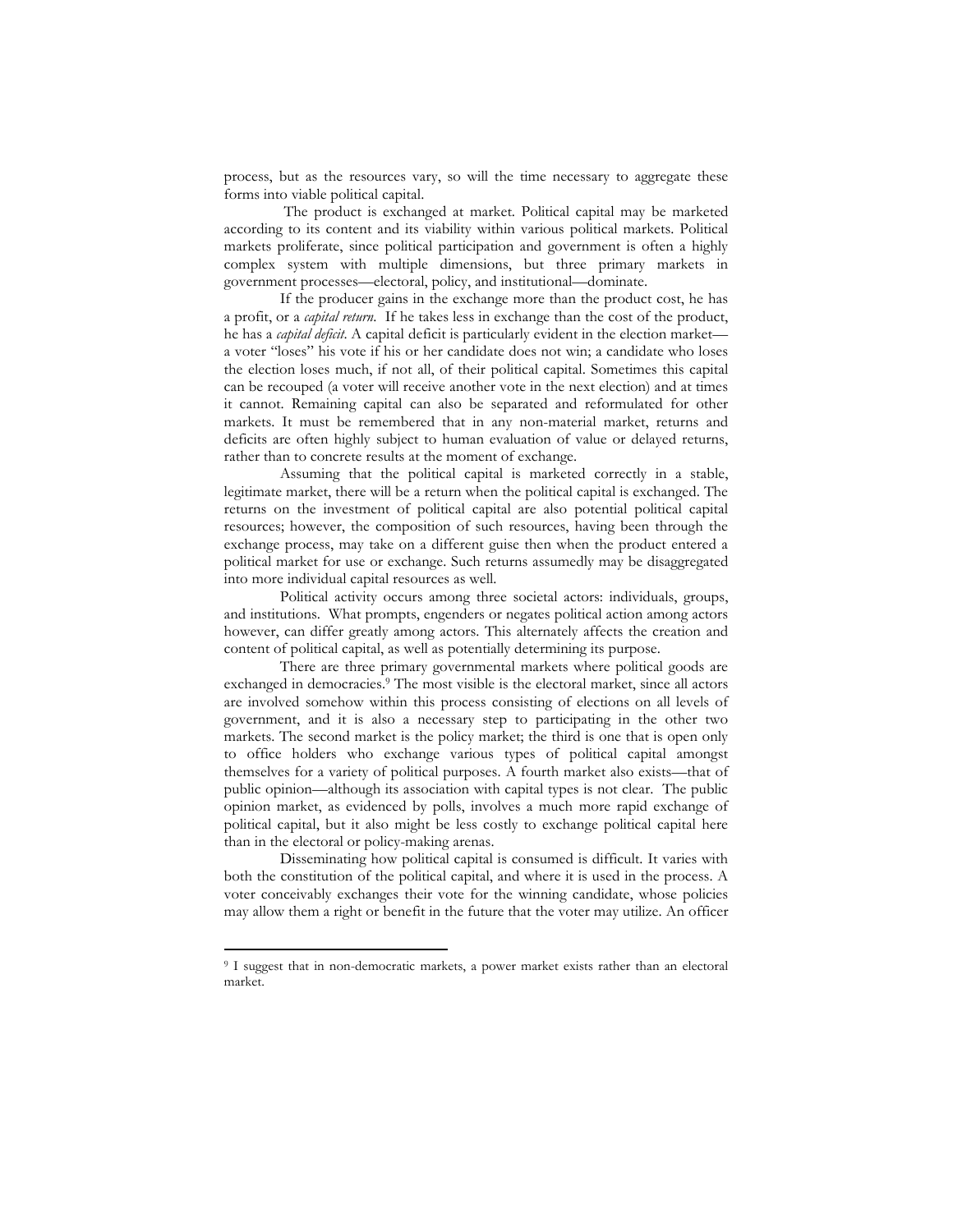holder might be said to "gain" political capital in an election by winning a large victory. They will then "consume" or use said capital as a resource to win other office holders to their position. This is perhaps too simplistic an explanation for what actually occurs, since the dynamics of political capital and its various resources tend to overlap.

With multiple products of political action, and with multiple actors involved in labor, production, marketing, exchange, and consumption of political goods, political capital is a complex concept to theorize. By identifying the key components of the capitalization process and determining how actors affect both the production and outcome of political capital, however, modeling certain political processes is possible. Alternatively, models can be created using political capital as a causal variable in political processes.

 A previously indicated, no capital form is strictly "pure" or independent of resources associated with other species. A variety of non-material entities enter into the creation of something that is what is usually referred to as economic capital. This is why economic capital dominates capital studies, demoting all other forms to "disinterested" states (Bourdieu 1986, 242). The capitalization process is cyclical; it is virtually impossible to truly establish a true beginning to the cycle, since one form of capital encompasses others in its own cycle.

To empirically observe the process of capitalization, stepping into the cycle at some point is necessary. These stages include previous capital endeavors, resulting in *capital resources*, the *capital labor* that went into the production process, and estimates of the possible results or *capital profits* s/he will garner through the production process. Whatever the outcome, some sort of capital reinvestment will occur on some level. But it can never be known in entirety all the capitalistic possibilities that production provides. Time is also a critical factor in any part of this process, because time added to resources, production or results can change the composition of the each stage, sometimes considerably. It is also the driving transitional factor. In combination with human action, time moves the process from one stage to the next. However, without human agency, none of these processes would occur naturally.

#### Can PC be objectively identified or measured?

Because political capital is comprised of both material and non-material components, political capital can be measured by objective means (material) and subjective means (non-material). Quantitative elements of political capital, despite their applicability to quantification, present only a partial picture of the facets of political capital and therefore should not necessarily be equated as a complete measurement. Nevertheless, quantifiable measurements provide strong empirical grounds for the viability of political capital conceptually and add to building a theory of political capital.

The critical determination is how to quantify non-material aspects of political capital. Subjective factors are also measurable, by use of such tools as survey method. Combining measures allows for a testable means to validate PC theory. Some of the aspects of political capital that would be quantifiable would be those things which indicate "more" rather than "less" of a resource in a particular aspect of PC and thus have a greater expected return. In the electoral markets, it would be possible, based upon the definition of PC, to separate the quantifiable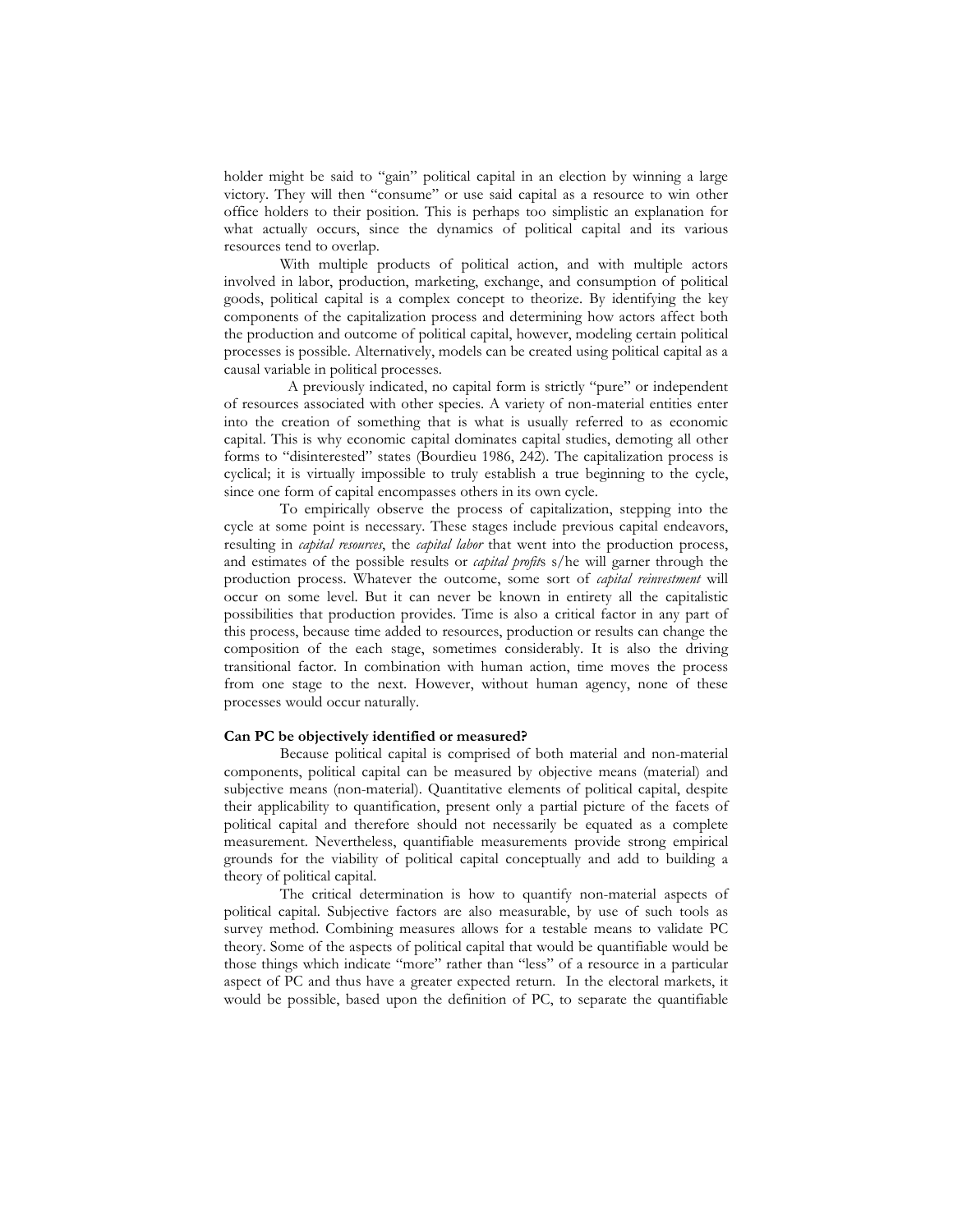data, and present it as a part of the measure of political capital.10 For instance, if measuring a candidate's financial resources as an aspect of political capital is part of the winning or losing equation, then the formula might look something like:  $F = s + c + p + a$ 

where personal finances equal s; c is the total amount of direct contributions; p is contributions from personal action committees (PACs); a is contributions directly from the political party; and F stands for the total financing of the candidate.

If the total funding sums were the only factor involved in campaign financing, then candidates who possess the most of that resource would always win, but they do not. Monetary amounts, therefore, may not accurately reflect the political capital concept pertaining to candidacy, since the overall political capital formula would suggest that the person with the greatest political capital should win. In a formula that incorporates more specific information, however, the viability of the variable component "campaign financing" can only be utilized comparing those who are evaluated on the same criteria, or at the very least, similar types of races. Fundraising literature strongly suggests that some contributions carry more weight, and thus should be accounted for in a political capital equation. More complicated formulas to accommodate additional factors reflecting a deeper viability of candidacy therefore are needed to evaluate how much affect campaign monies have upon political capital.<sup>11</sup>

Another apparently simple way to measure political capital for office holding is by votes in an election, an idea that has been associated informally with political capital. This could be done by comparing vote totals or percentages. But again, the type of race and the level of the race would matter when making comparisons. A president may have PC by virtue of strong voter support, knowing that by utilizing their electoral rights the populace has invested their political capital in her/his candidacy and policies and affiliations. This capital conceivably can be exchanged with legislators and bureaucrats to support a presidential agenda. This leads to two questions. What designates a mandate and how much capital is gained through a voter mandate? Certainly the famous insistence of possession of voter mandate by President George Bush after his 2004 election, arguably based upon his 51 to 48 percent victory over John Kerry, validates both questions.12 However, because PC is multi-dimensional, a true exploration of any actors PC would require

<sup>10</sup> Still, this is tricky. Campaign financing on the surface, appears a simple choice to measure political capital, since such information is easy to translate into the conceptualization of 'capital" and depending on what type of finances inferred, usually easy to obtain. Personal financial information that is accurate or easy to disseminate is not always available, however, campaign financing information is. However, campaign financing is associated with factors that may not be associated with personal wealth.

<sup>11</sup> For information on specific examples on gendered effects and fundraising see Burrell 2005; Dolan, Deckman, and Swers 2007; Fowler1993; McLean 2003.

<sup>12</sup> Few would suggest that Bush's victory was a clear mandate (which could be defined as a "landslide, or over sixty percent of the vote) or that this translated into useable political capital with either Congress or the American people. The failure to get social security on the agenda-setting menu immediately after his victory reflected lack of political capital, rather than successful acquisition and exchange of it.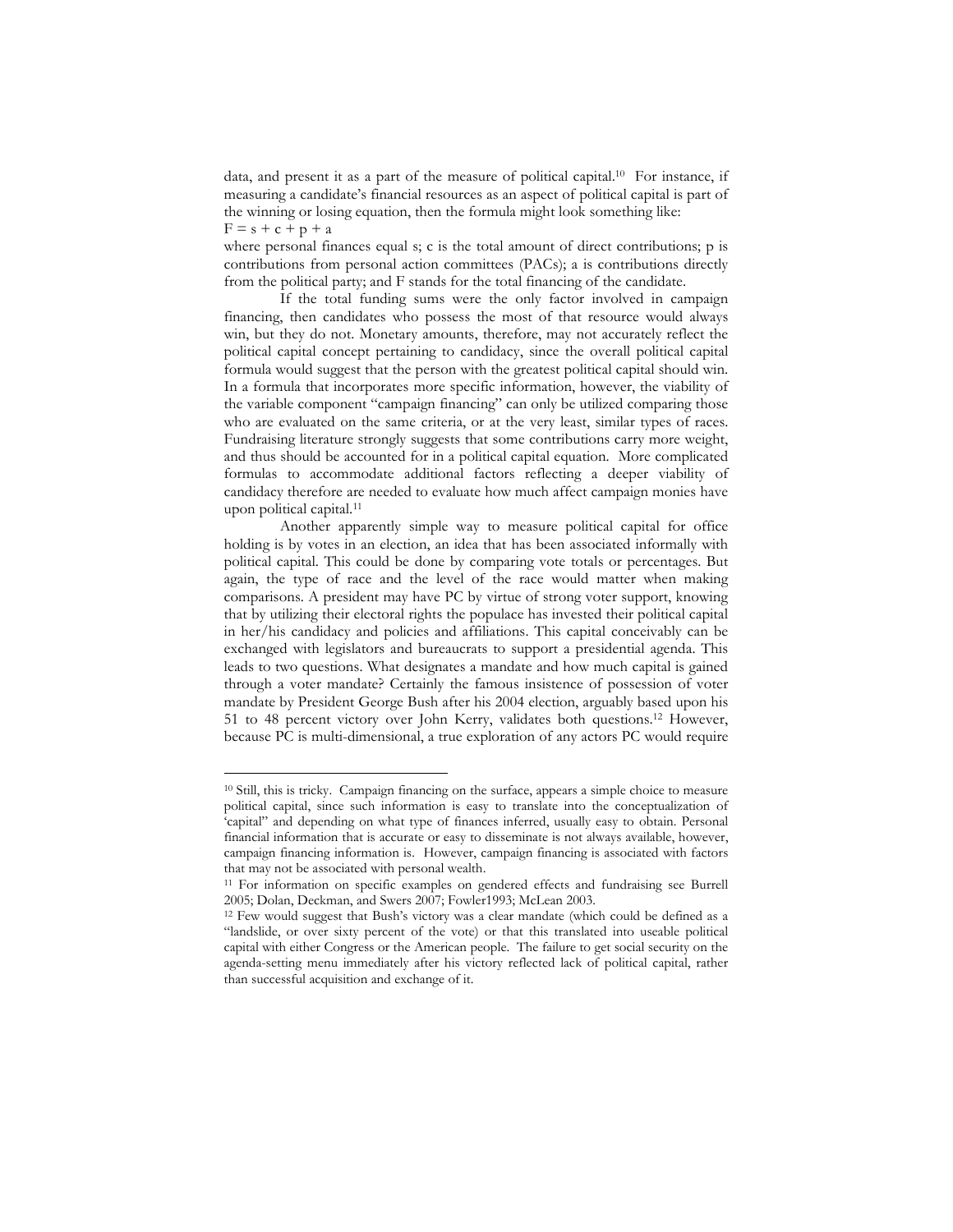looking at more than just one facet. Bush's failure in promoting parts of his agenda may have been more indicative of lack of capital in specific areas other than in his victory percentage.

I have chosen to highlight political capital building associated with candidacy because it perhaps represents the least ambiguous and most measurable resource production. The electoral marketplace is the best defined of the political markets and links citizen participation with institutional factors. Theoretically it is straightforward. In economic terms, the "best candidate" is the product which has generated the greatest return at market. Applied to PC, this theory suggests that the candidate with the most political capital wins. When the opposing candidate loses there is an assumption something was insufficient in comparison to the other candidate. However, while the candidate may lose the election, there may be a sufficiency of political capital to keep the candidate in the political arena, or fuel other non-political prospects. Therefore, the term "loser" may not be always the case when it comes to the fluctuating tendencies among political capital returns.

Because political capital is a complex aggregation of many material and non-material components, direct comparisons between two candidates are difficult. A political capital index simplifies such complexities by breaking down multiple components of the "candidate-product," to see where strengths and weaknesses lie. However, there is always the possibility that a candidate with less political resources wins election. This is consistent with market-based theory; it is not always the superior product, the most expensive product, or the least expensive product which succeeds in the market. Usually, a variety of factors are present in market success.

Based upon the premise that all capital forms function on three levels, individual, collective and institutional, the index incorporates various measurements that reflect this "trichotomy."13 While the index represents individual political capital of an individual (the candidate), collective groups and institutions possess stakes (investment of resources and expectations of returns) in the candidacy process. The individual as a mechanism for production and return of political capital is, however, the primary focus.

The seven primary capital species that provide resources for political capital are institutional capital, human capital, social capital, economic capital, cultural capital, symbolic capital, and moral capital. Institutional capital, according to Lin (2001), "is capital associated with the identification and association of prevailing ideology and power" (105). For the purposes of political capital content, institutional capital is associated with the resources governmental institutions bring to the

 $13$  The following are measurements  $of$  the candidate (resources which the candidate brings with him into the creation of his candidacy political capital: Party position ideology, ability/skill, political experience, non-political experience, education, collective group support, personal support, name recognition, financial support, regional/constituency support, place of education, and moral capital. Measurements of sources other than what resources the candidate is or may be directly associated are: Party support for candidate, party advantage, political experience, non-political experience, collective group support, personal networks, name recognition, educational ranking, and title. All of these resources rely on some reciprocity of groups or institutions to uphold them as resources for political capital.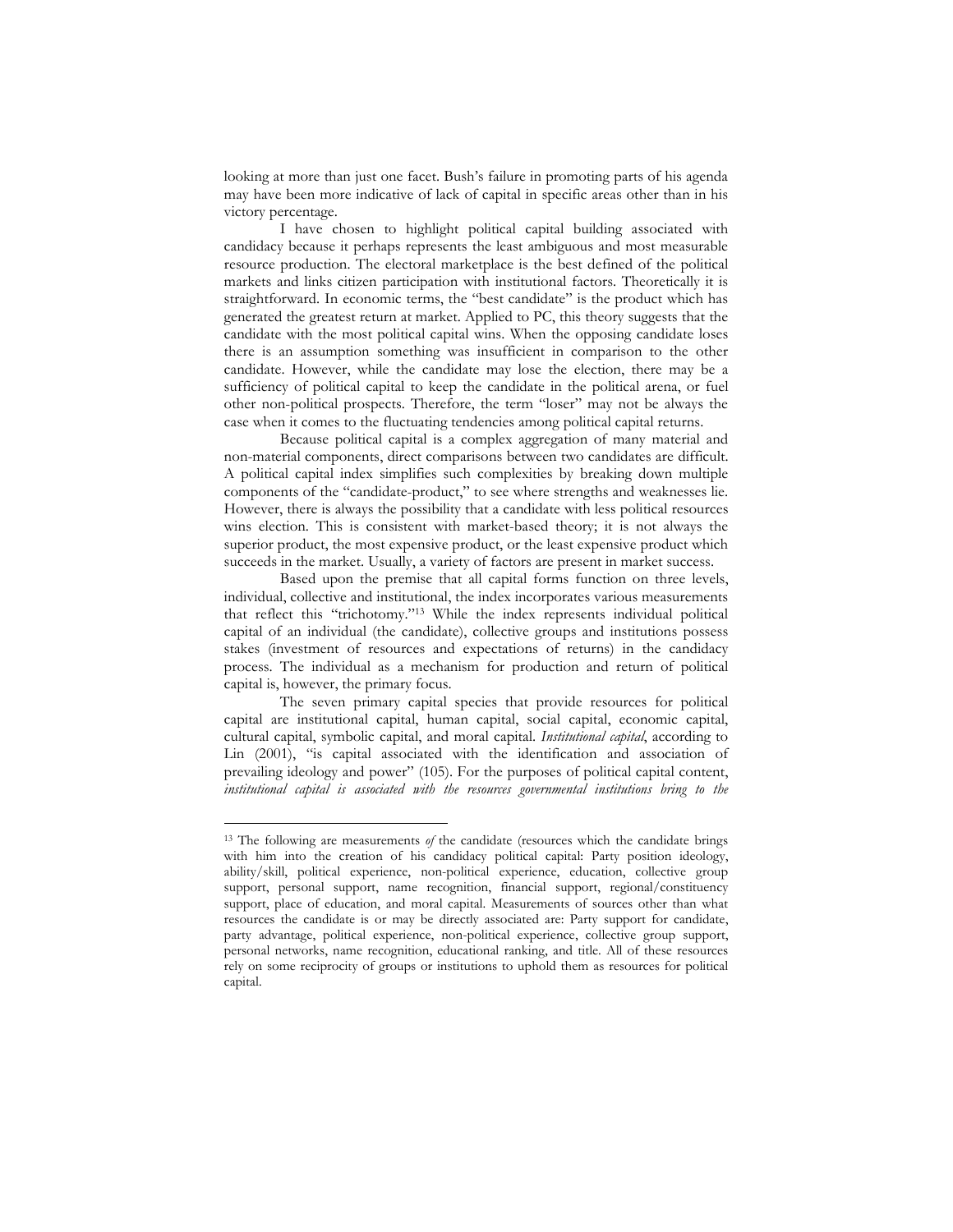*candidate*. In the index example this is a subjective measurement based upon party affiliation and what the party contributes to candidacy and how the candidate identifies with the party.<sup>14</sup>

While both Becker (1993) and Lin (2001) utilize their own definitions of human capital, Davenport (1999) defines human capital somewhat differently than Becker and Lin, although the definitions are related.<sup>15</sup> He states that *human capital is* "the currency people bring to invest in their jobs. Workers, not organizations, own this human capital" (7). How human capital is distributed in this endeavor differs since what each individual contributes is subject to the individual's capabilities. Davenport's definition revolves around humans owning their own capital. Individuals thus have the right to make decisions of investment. He models human capital into three basic elements: ability, behavior, and effort, combined with a fourth element—time.<sup>16</sup>

Determining human capital components of candidacy here utilizes Davenport's definition of human capital as the combination of ability, behavior, effort, and time, which is designated as a single variable, labeled ability/skill. Human capital as a political resource is defined *as the combination of ability and skill*, experience, both political and non-political, and education. Rather than the candidate possessing capital as Davenport infers, the candidate uses human capital in multiple

<sup>14</sup> The strongest association between candidacy and political institutions is the political party. It structures candidacy by giving support or withholding support for candidates in variety of ways. This support can come from a variety of means, including financial support, training, recruitment, and prompting party notables to endorse candidate. The political party also enables the candidate to define his policy positions and ideology; he will either support party positions or not. The candidate's support for party position may have some effect on the party's support for the candidate as well. They will also be impacted in his candidacy by where the party is positioned (positively or negatively) in comparison to the other party in an election.

<sup>15</sup> Gary Becker (1993) loosely defines human capital as those resources that are invested in humans which develop increased human assets, which can be reinvested in a variety of ways. According to Lin, human capital is resources in the possession of the actor who can make decisions (exercise authority) about their usage and disposition. These possessed goods can also be transferred to designated successions as the actor sees fit (59). See also Lin 2001, 134. <sup>16</sup> Ability is defined as "proficiency in a set of activities or forms of work." It is comprised of three components: knowledge, "the command of a body of facts required to do a job;" skill, "facility with the means and methods of accomplishing a particular task;" and talent, the "inborn faculty for performing a specific task" Behavior is "observable ways of acting that contribute to the accomplishment of a task" Effort, on the other hand, "is the conscious application of mental and physical resources toward a particular end" creating the "work ethic" Effort provides a motivating factor for ability and ability's primary components. Unlike the other elements of human capital, time does not reside within humans, and therefore is often excluded from human capital definitions, but Davenport believes that time is perhaps the most foundational resource under individual management since it is subject to human control. Using the formula HCI (Human Capital Index) = [ability + behavior]  $x$ effort x time Davenport creates a subjective index of ratings to label workers. Thus, human capital becomes measurable, and then can be assessed as to how such capital is invested. See Davenport 1999, 19-20.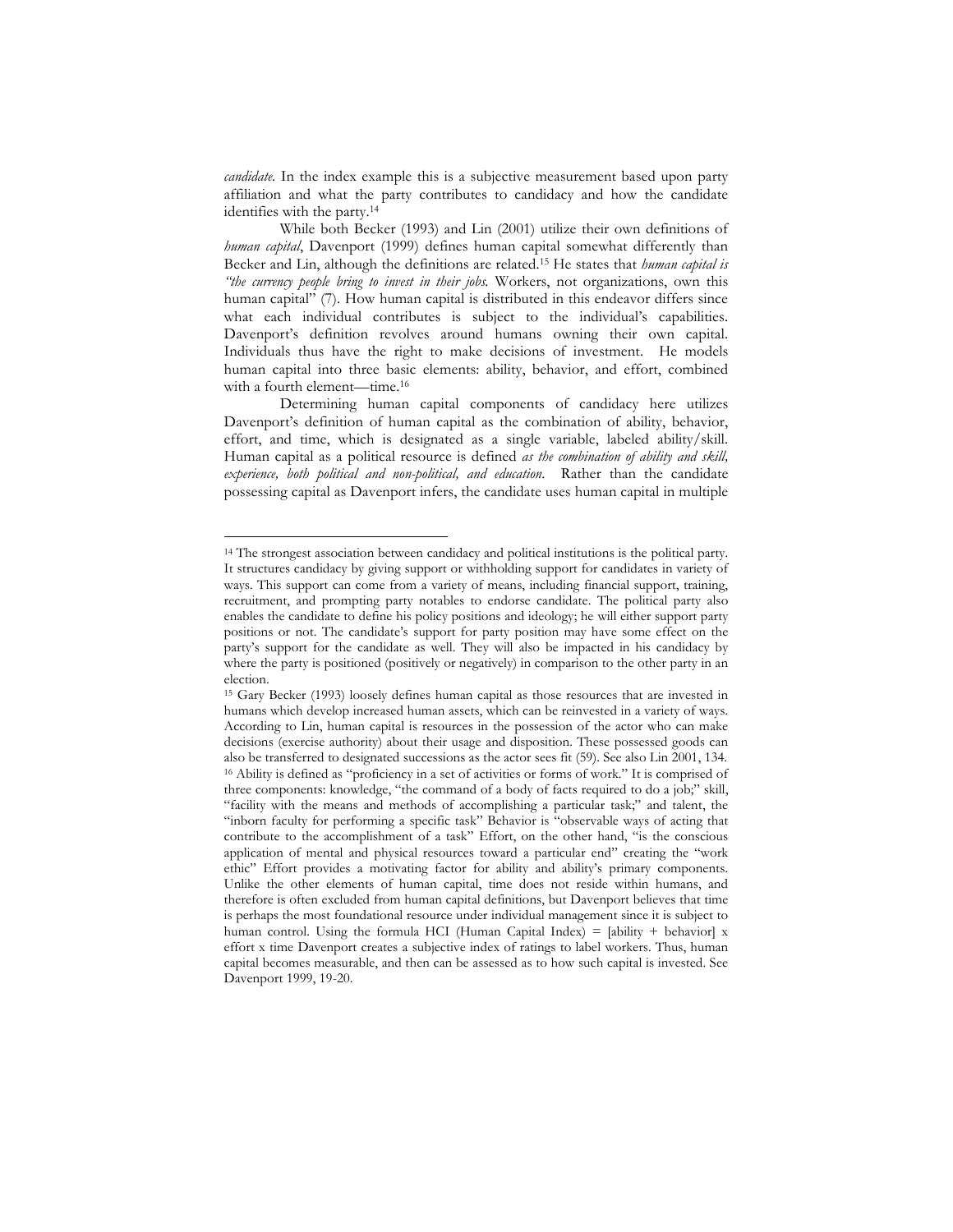ways—as a production source, a production in and of itself, and as a resource for further production.

The measurement of human capital is a combination of subjective and quantitative measures. Ability is an opinion-based measure. Experience is divided into two categories, both subjectively measured; political experience and nonpolitical, but relevant experience. Education is a quantifiable measurement based upon the level of education.

Lin (2001) defines social capital as "…investment in social relations with expected returns in the marketplace" or as "capital captured through social relations"  $(21)^{17}$  This definition of social capital is indexed by three subjective measures.<sup>18</sup> Collective group support for the candidate is measured by the number of stated endorsements a candidate receives. This measurement would also include endorsements from individuals, assuming that an individual endorsement carries a collective weight, rather than merely representing the individual giving the endorsement. The second measurement denotes the candidate's *personal ties*—those groups in which the candidate directly participates in outside of the political party. Such groups for example, would be local civic groups, church membership, professional associations, and clubs. The scope of personal ties might be adjusted for in different indexes.

The third measurement standard is *name recognition*. This measurement indicates how well known a candidate is in his associations. Of all the measurements in this study, this particular measurement is the one with the most cross-category significance, for name recognition can conceivably either affect and/or be affected by the other measurements listed in Table 1.

The definition of economic capital indexed is associated with neoliberal explanations. Economic capital is that which is generated in material production and exchange. In such production, the laborer controls the fruits of his labor; the laborer is thus a capitalist (Lin 2001). For the particular measurement suggested here, economic capital is measured solely as *personal wealth*, or rather, the potential that an individual possesses financially to contribute to their own candidacy. This measurement could

<sup>&</sup>lt;sup>17</sup> Social capital is also defined by Lin as resources attached to other actors. Interactions and relations with other actors offer the possibility that such resources must be returned, replaced, or reciprocated. Individuals are thus involved in interactions and networking with other actors to produce economic profit for the individual although social capital also benefits others besides the initial investor. The aggregation of individual returns also benefits collective groups or networks. Personal, as well as social resources, can be used by the individual for the creation of social capital, and are key elements in establishing, keeping, and trading on such capital. Such resources designated "personal" by Lin are those possessed by the individual such as ownership of material goods as well as symbolic goods (such as diplomas or titles-assumedly the result of education or experience). Social resources, on the other hand, "are resources accessed through an individual's social connections" and can be borrowed by other individuals or accessed by a collective. Social capital, thus defined, also provides a strong example of how various capital forms interact to form or provide resources for other forms. See Lin, 21; 134.

<sup>18</sup> These three measures may also be quantifiable although data collection may prove prohibitive.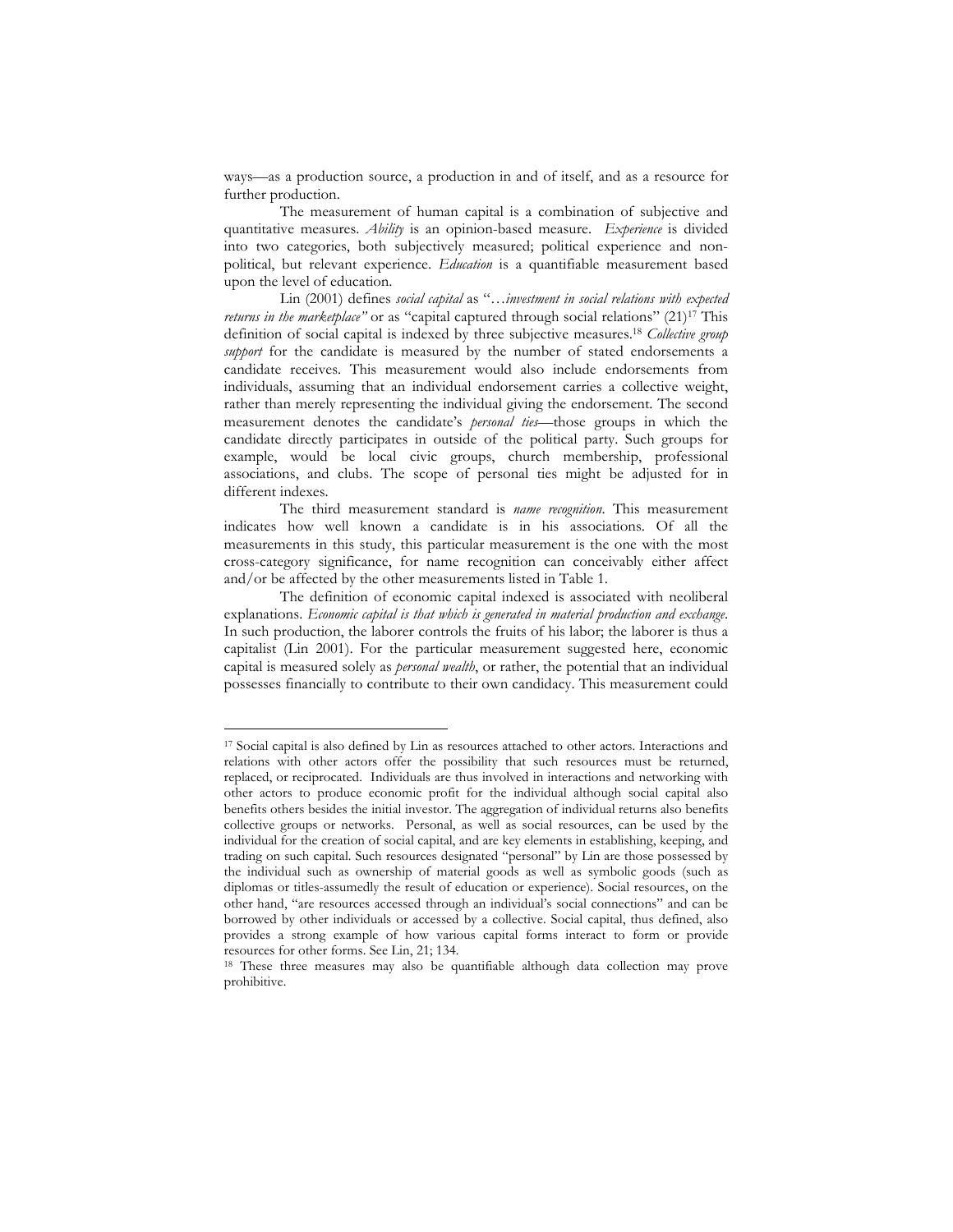be either quantitative or subjective. Other sources of campaign financing may be critical resources but other capital measurements account for other contributions.

Pierre Bourdieu conceptualized *cultural capital* as a *product of social practice and* social reproduction of such symbols and meanings that allows the upper classes to perpetrate their dominant culture through cyclical reproduction (symbolic violence/ideology) (Lin 2001, 14). The dominant class values are thus "misrepresented" to other classes as their own (the dominated class's) cultural values. Cyclical reproduction of class values produces what Bourdieu calls "habitus" or the perpetuation of the value training cycle within a society (Lin 2001, 15). An "upper" class, however, is not designated sole control over cultural practices, since cultural values, as in countries such as the United States, are not merely associated with class values.

In the index, candidate identification with regional or constituency interests is subjectively measured as the best representation of the connection between a candidate and the culture of his political market. Region or constituency here can be narrowed to mean a small area, such as a town, or a large constituency such as a national office like the presidency. In a large national constituency, it is the culture of the people as a whole which is represented, as distinct from those of other cultures.

Symbolic capital is closely related to cultural capital and is generated as a product of domination. According to Bourdieu, it legitimizes domination through social ranking or distinction, allowing symbolic systems to "fulfill a political function" (Swartz 1997, 83). Symbolic capital complicates capital theory because it relies on the successful utilization of other capital species.19 To measure symbolic capital in the formation of political capital two dimensions are included in the index: the prestige of a higher educational institution that a candidate has attended, and the candidate's professional association, called "title."<sup>20</sup>

John Kane (2001), in The Politics of Moral Capital, states that moral capital or "moral prestige—whether of an individual, an organization, or a cause – in useful service" is closely interwoven with formal politics and political behavior (7). Kane believes political ability is required to properly utilize moral capital. To accomplish something beyond private ends, individuals and institutions must represent something which is not wholly self-serving (35; 37). 21

Those who achieve moral capital do so by what Kane calls "moral grounding," or establishing principles, values, and goals that resonate with others. Moral capital, because it upholds and structures various aspects of life, is usually

<sup>19</sup> According to Swartz (1997), Bourdieu's conceptualization of symbolic capital imbues a symbolic recognition on other capital forms "that masks their material and interested basis." This points to a possibility that of "overlapping power dimensions that are not sufficiently conceptualized with the appellation capital Bourdieu admits that social and symbolic capital overlap so extensively that it becomes virtually impossible to distinguish them (92-93).

<sup>20</sup> A candidate potentially resources based upon institutional capital held by his school affiliations. Entry into educational institutions (particularly those who are well-ranked or highly esteemed) infer certain facts about candidates concerning intelligence or important social attributes (and thus strong social capital.

<sup>21</sup> Moral capital is usually a function of membership within a larger scope of collective entities, such as parties, movements, governments, even nations. It is generally reciprocal for both parties but also "partially" divisible.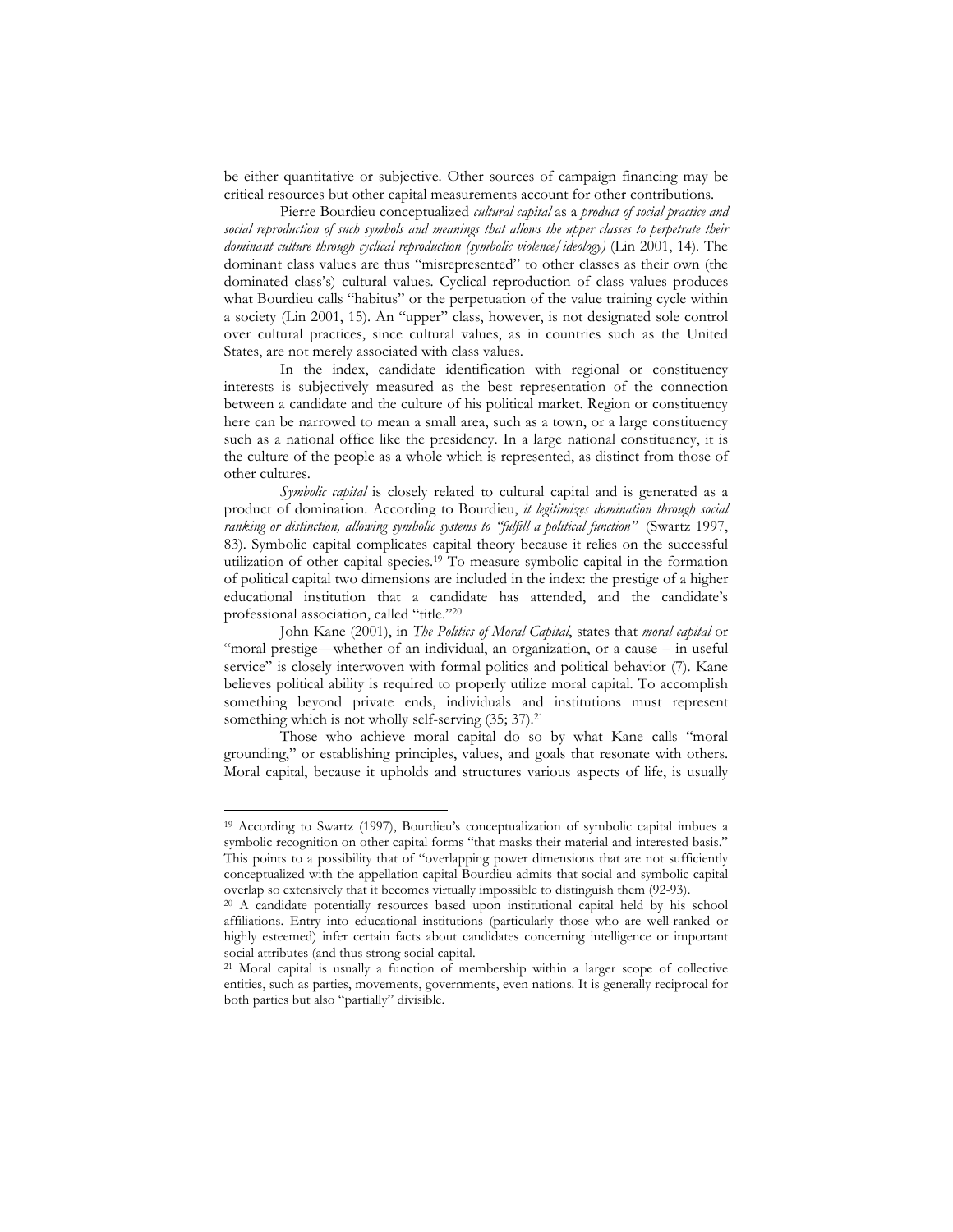entangled with means and ends, and as such may be intrinsic to other capital forms. Character, however, is not a source of moral capital. Kane believes the "*perceptions*" and "*judgments*" of that character count (40). In candidacy, the electorate forms the most important adjudicators of political capital, although in practical terms, others, such as the media, may assess the candidate thus affecting overall perceptions.

Kane lists four principles sources—cause, action, example, and rhetoric/symbolism—necessitous to the building, maintenance, and mobilizing of moral capital. These four sources are also said to be intrinsic to one another and form the basis for the criteria for the public opinion variable for the formation of political capital.22 For the purposes of the index, moral capital is a single subjective evaluation, based upon assessment of the four principal sources of each candidate. The Index

For each capital species, important factors which contribute to political candidate are identified. Each measurement is rated on a scale of +2 to -2. Measurements are based upon empirical or subjective elements. Subjective information may vary depending upon the study; I suggest a given standard be based upon either public opinion surveys at the time of candidacy (particularly valuable might be on-line surveys such as suggested by Lodge, Steenbergen, and Brau (1995) or by criteria established by those conducting the study based upon their own observations. The criteria for empirical rankings should be adjusted periodically for changes in valuations, such as the yearly change in rankings for higher education, and changes in such things as position, financial information, et cetera.

Measurement of each type of capital are combined (see Table 2), forming political capital score according to the model in Figure 1. Scores may be compared with other candidates seeking the same office, or loosely compared with others involved in the political sphere.

#### Conclusion

<u>.</u>

This article addresses the concept "political capital" (PC) and its context in the politics of the United States. While PC has not been theoretically defined in political science literature, this paper demonstrated the relationship between political and market behavior. It demonstrates how PC conceptually relies on Bourdieu's interconvertibility theory. Argued here is that interconvertibility, as defined by Bourdieu, does not empirically occur. Capital forms are not pure ideal types as presented in literature. Instead, each species is comprised of resources that are reappropriated and reconditioned to apply to different markets. Political capital can be conceived as exchange between political resources—elements of seven capital types—in various political markets, such as candidacy, in the United States.

I have also illustrated the possibilities of measurements of PC, through creating an index of political capital through candidacy. Implementing the measurement of political capital is possible through combining certain empirical factors associated with either candidacy or office holding. This theory also has

<sup>22</sup> While it might be possible to equate some aspects of ability/skill with moral capital components, the two perceptions are different. See Kane 2001, 38.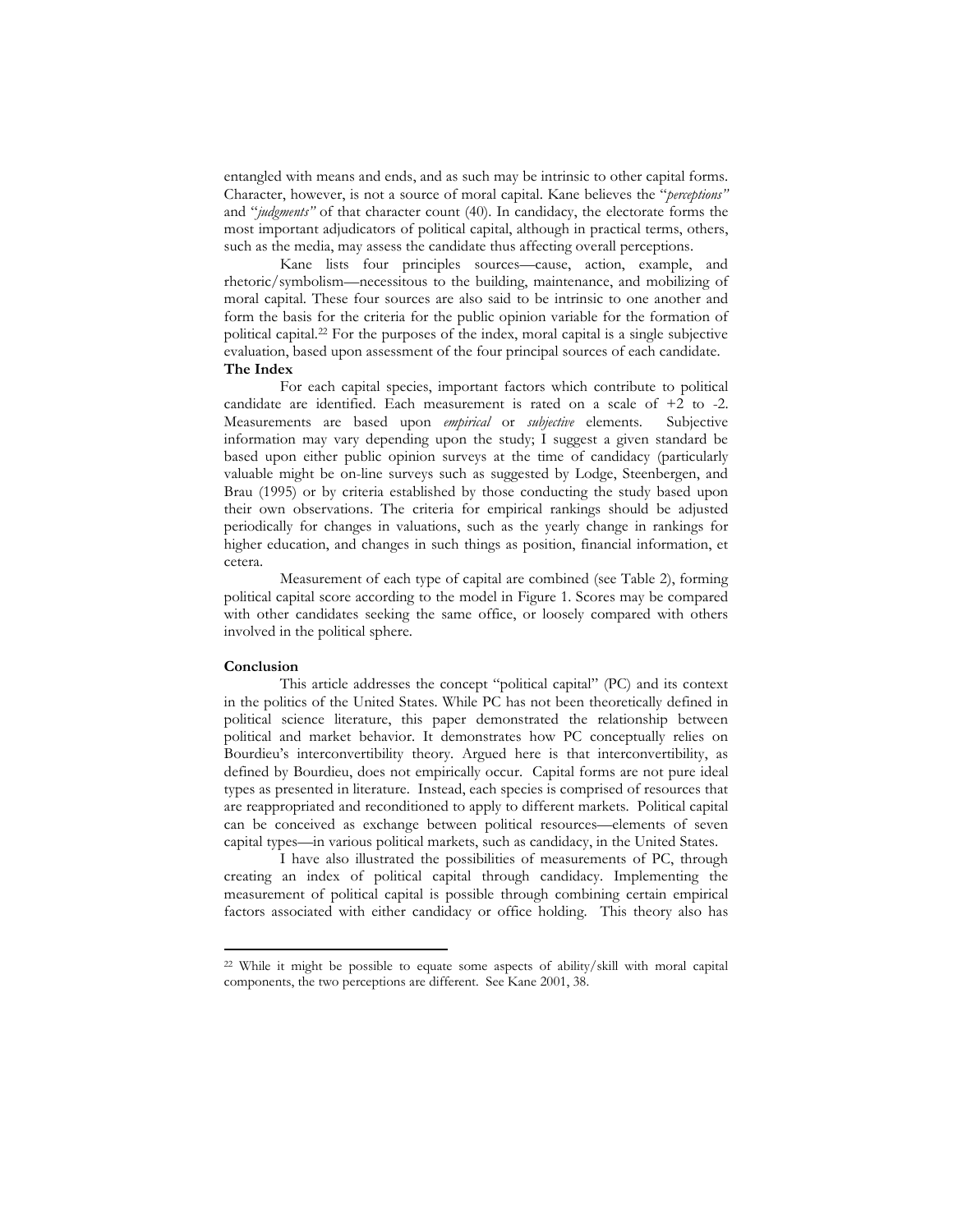potential to be extended to non-democratic nations, and could also be applicable to historical cases as well. The idea of indexing is also applicable to other political markets, such as office holding, as well. While this is far from being a complete theory, I believe conceptually PC has merit and can be further explored through research and empirical testing. Conceptualizing capital as something less ideal, and more empirically-based, with fluid boundaries between types, has the potential to change the way we look at exchange in general. Every capital form literature is potentially affected by this insight.

Figure 1: Formula for Political Capital

Political Capital = ICsc+HCsc+SCsc+ECsc+CCsc+SyCsc+MCsc

| Сарпат гоппіз<br>Human       | Ability/                | <b>Political Experience:</b> |
|------------------------------|-------------------------|------------------------------|
| Capital                      | <b>Skill</b>            |                              |
|                              |                         |                              |
|                              | +2) Strongly able       | +2) Incumbent in office      |
|                              | $+1)$ Able              | sought                       |
|                              | 0) Moderately able      | +1) Incumbent other          |
|                              | -1) Limited ability     | elective office              |
|                              | -2) Not able            | 0) Political experience      |
|                              |                         | elective                     |
|                              |                         | -1) Political experience     |
|                              |                         | non-elective                 |
|                              |                         | -2) No prior political       |
|                              |                         | experience                   |
|                              | Other<br>Applicable     | Education                    |
|                              | Experience<br>(Non-     |                              |
|                              | elective)               |                              |
|                              | +2) Very experienced    | +2) Graduate                 |
|                              | +1) Experienced         | +1) College grad             |
|                              | 0) Some experience      | 0) Some college              |
|                              | -1) Limited experience  | -1) High School              |
|                              | -2) No experience       | -2) Below High School        |
|                              |                         |                              |
| <b>Institutional Capital</b> | Political party support | Party position               |
|                              | of candidate            | Ideology                     |
|                              |                         |                              |
|                              | +2) Strongly Supports   | Strongly identifies<br>$+2)$ |
|                              | +1) Supports            | with party positions         |
|                              | 0) Supports Somewhat    | +1) Identifies with party    |
|                              | -1) Limited Support     | positions                    |

Table 1: Index Measurements for Political Capital Derived from Established Capital Forms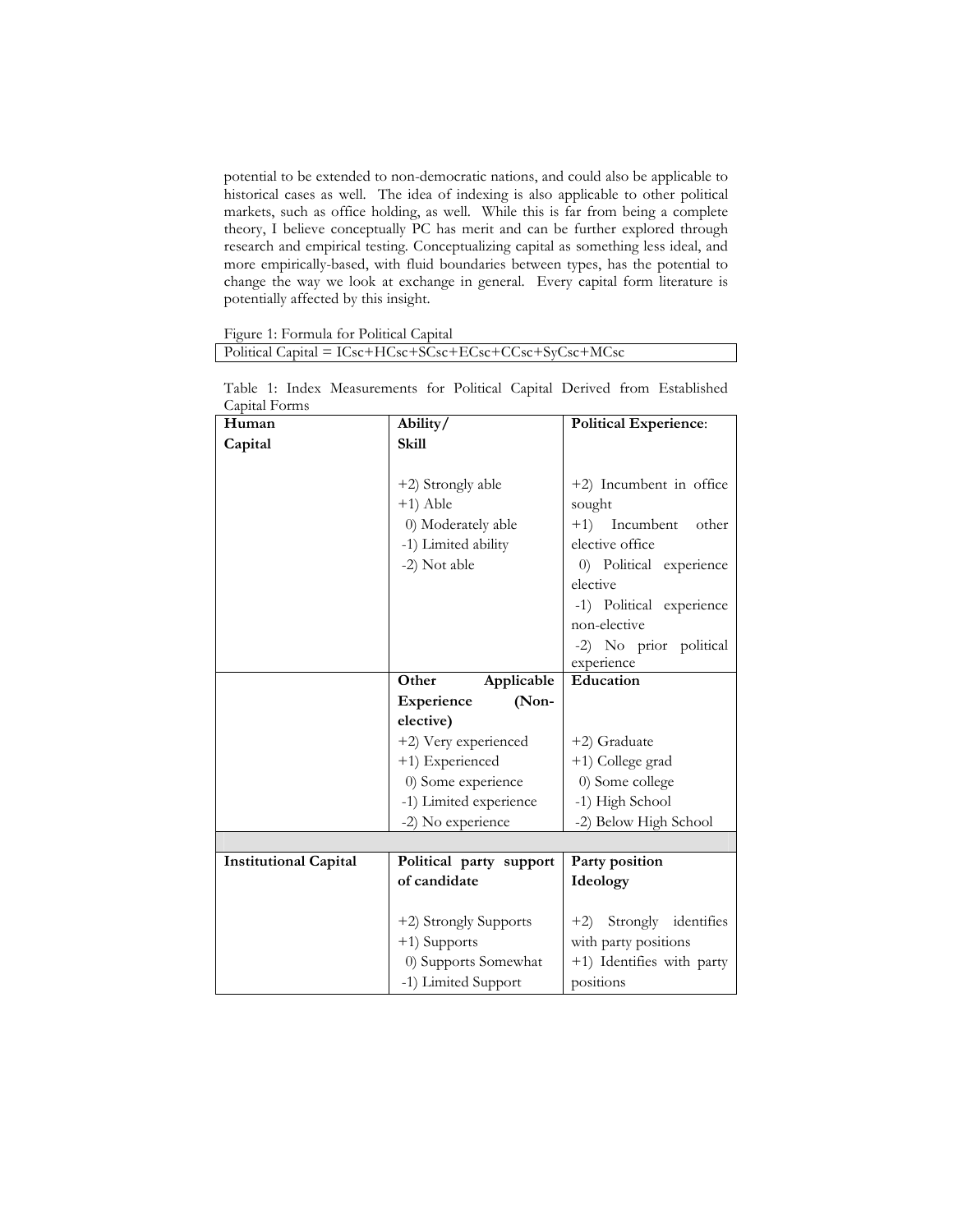|                | -2) Does Not Support          | 0) Somewhat identifies                       |
|----------------|-------------------------------|----------------------------------------------|
|                |                               | with party positions                         |
|                |                               | -1) Limited identification                   |
|                |                               | with party position                          |
|                |                               |                                              |
|                |                               | -2) Does not identify<br>with party position |
|                | Party Advantage               |                                              |
|                | Party has<br>$+2)$<br>strong  |                                              |
|                | advantage in election         |                                              |
|                |                               |                                              |
|                | +1) Party has advantage       |                                              |
|                | in election                   |                                              |
|                | 0) Party has some             |                                              |
|                | advantage in election         |                                              |
|                | Party has<br>$-1)$<br>no      |                                              |
|                | advantage in election         |                                              |
|                | $-2)$<br>Party<br>1S          |                                              |
|                | disadvantaged in election     |                                              |
|                |                               |                                              |
| Social Capital | Collective<br>Group           | Personal Support:                            |
|                | Support                       | (Personal networks)                          |
|                | (Endorsements)                |                                              |
|                |                               | Strong<br>$+2)$<br>network                   |
|                | +2) Strong support            | support                                      |
|                | +1) Support                   | +1) Network support                          |
|                | 0) Supports somewhat          | $\left( 0\right)$<br>Some<br>network         |
|                | -1) Limited support           | support                                      |
|                | $-2)$<br>Does<br>have<br>not  | Limited network<br>$-1)$                     |
|                | support                       | support                                      |
|                |                               | $-2)$<br>Does<br>have<br>not                 |
|                |                               | network support                              |
|                | Name recognition              |                                              |
|                |                               |                                              |
|                | +2) Very recognizable         |                                              |
|                | +1) Recognizable              |                                              |
|                | $\left( 0\right)$<br>Somewhat |                                              |
|                | recognizable                  |                                              |
|                |                               |                                              |
|                | -1) Limited recognition       |                                              |
|                | -2) Not known                 |                                              |
|                |                               |                                              |
|                |                               |                                              |
|                |                               |                                              |
| Symbolic       | Title(s)                      | <b>Education:</b>                            |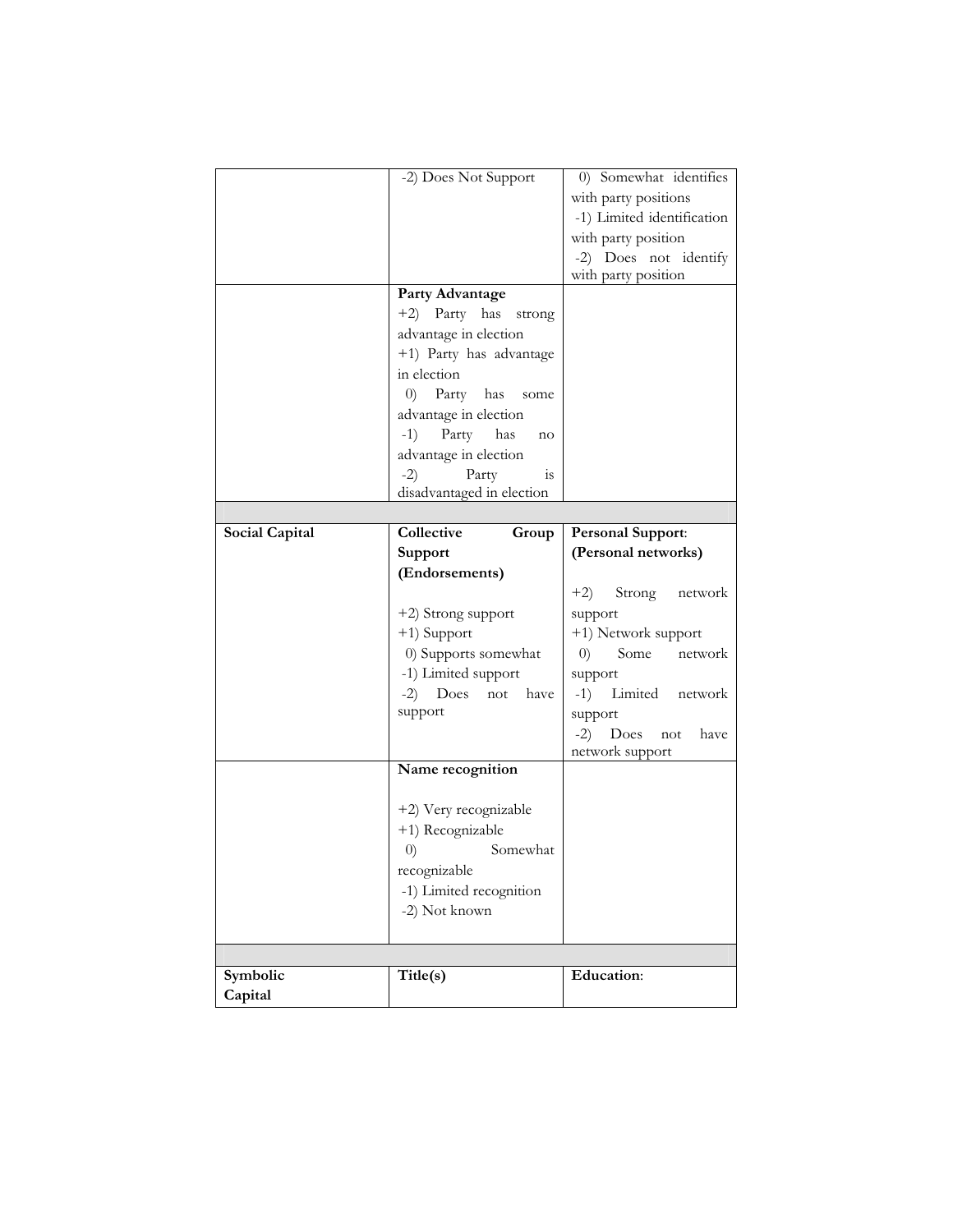|                         | +2) Has high ranking title<br>+1) Has a significant title<br>0) Has a title/former<br>title<br>-1) Has a social title only<br>-2) Has no title | +2) School is highly<br>ranked<br>+1) School is ranked in<br>upper level<br>0) School is ranked in<br>second or third tier<br>-1) School is ranked in<br>fourth tier<br>-2) School is not ranked/<br>not applicable |
|-------------------------|------------------------------------------------------------------------------------------------------------------------------------------------|---------------------------------------------------------------------------------------------------------------------------------------------------------------------------------------------------------------------|
|                         |                                                                                                                                                |                                                                                                                                                                                                                     |
| <b>Economic Capital</b> | Financial<br>support-                                                                                                                          |                                                                                                                                                                                                                     |
|                         | Personal wealth                                                                                                                                |                                                                                                                                                                                                                     |
|                         | +2) Strong resources                                                                                                                           |                                                                                                                                                                                                                     |
|                         | +1) Resources<br>0) Some resources                                                                                                             |                                                                                                                                                                                                                     |
|                         | -1) Limited resources                                                                                                                          |                                                                                                                                                                                                                     |
|                         | -2) Does not have self-                                                                                                                        |                                                                                                                                                                                                                     |
|                         | funding resources                                                                                                                              |                                                                                                                                                                                                                     |
|                         |                                                                                                                                                |                                                                                                                                                                                                                     |
| <b>Cultural Capital</b> | Regional<br>Τ                                                                                                                                  |                                                                                                                                                                                                                     |
|                         | Constituency                                                                                                                                   |                                                                                                                                                                                                                     |
|                         | Interests                                                                                                                                      |                                                                                                                                                                                                                     |
|                         | Strongly identifies<br>$+2)$                                                                                                                   |                                                                                                                                                                                                                     |
|                         | with regional interests                                                                                                                        |                                                                                                                                                                                                                     |
|                         | Identifies<br>$+1)$<br>with                                                                                                                    |                                                                                                                                                                                                                     |
|                         | regional interests                                                                                                                             |                                                                                                                                                                                                                     |
|                         | 0) Somewhat identifies                                                                                                                         |                                                                                                                                                                                                                     |
|                         | with regional interests                                                                                                                        |                                                                                                                                                                                                                     |
|                         | -1) Limited identification                                                                                                                     |                                                                                                                                                                                                                     |
|                         | with regional interests                                                                                                                        |                                                                                                                                                                                                                     |
|                         | -2) Does not identify                                                                                                                          |                                                                                                                                                                                                                     |
|                         | with regional interests                                                                                                                        |                                                                                                                                                                                                                     |
|                         |                                                                                                                                                |                                                                                                                                                                                                                     |
|                         |                                                                                                                                                |                                                                                                                                                                                                                     |
| Moral Capital           | <b>Public Opinion:</b>                                                                                                                         |                                                                                                                                                                                                                     |
|                         | Strong<br>$+2)$<br>moral                                                                                                                       |                                                                                                                                                                                                                     |
|                         | standing                                                                                                                                       |                                                                                                                                                                                                                     |
|                         | +1) Moral<br>0) Somewhat moral                                                                                                                 |                                                                                                                                                                                                                     |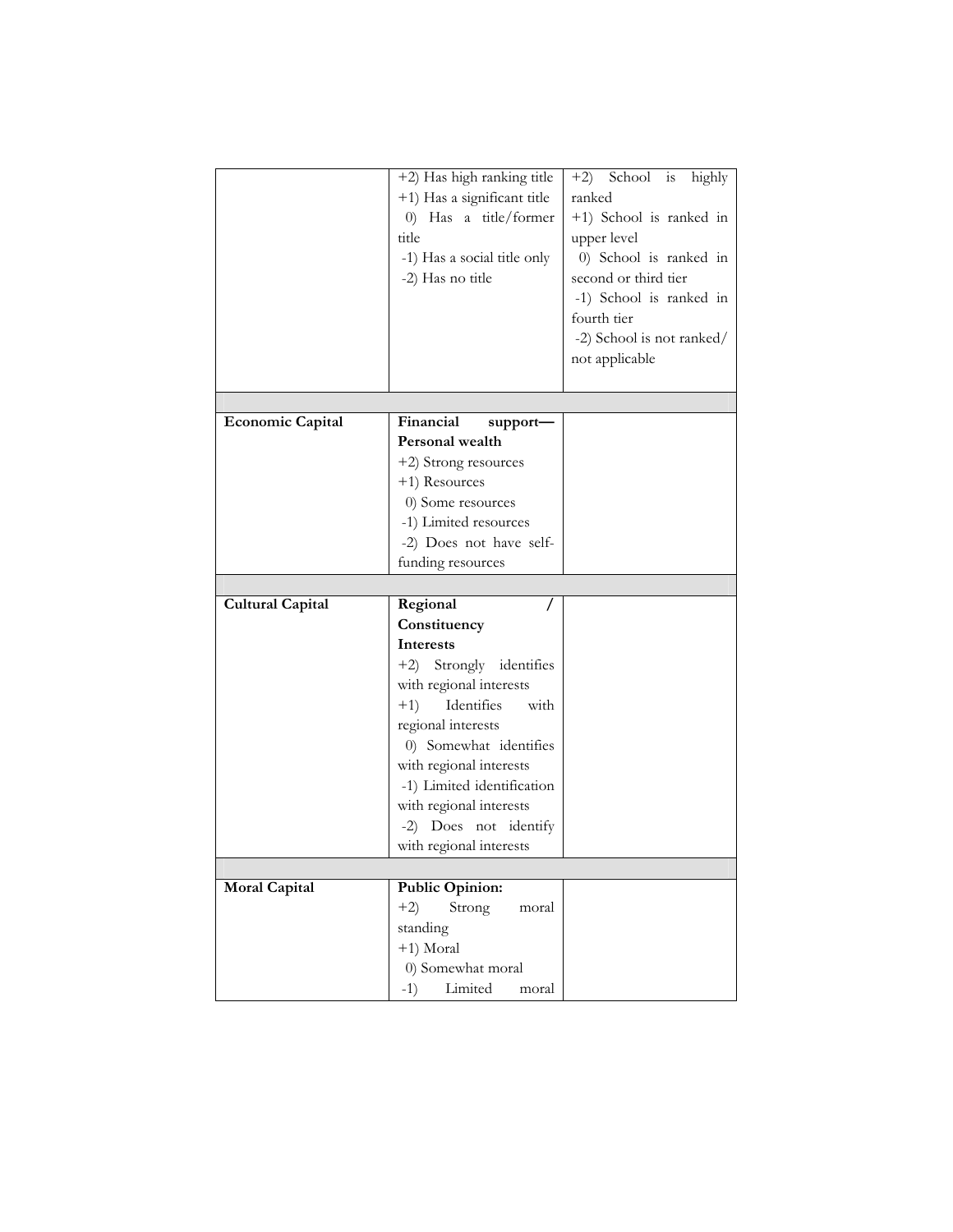| $\sim$ $\sim$<br>cton. |  |
|------------------------|--|
| -2) Is not moral       |  |

Table 2: Scoring System for Political Capital Index

| Institutional Capital      | $6/-6$    |
|----------------------------|-----------|
| Human Capital              | $8/-8$    |
| Social Capital             | $6/-6$    |
| Economic Capital           | $2/-2$    |
| Cultural Capital           | $2/-2$    |
| Symbolic Capital           | $4/-4$    |
| Moral Capital              | $2/-2$    |
| Total Possible point range | $+30/-30$ |

Table 3: Political Capital Scoring Criteria

| <b>Institutional Capital</b>    |                                                   |
|---------------------------------|---------------------------------------------------|
| Political party support<br>of   | Opinion-based standard. Party recognition         |
| candidate                       | financial<br>support of candidate<br>and<br>in    |
|                                 | comparison with other candidates.                 |
| Greatest to least.              | Yes/No                                            |
| Party position Ideology         | Opinion-based standard. Comparison of party       |
|                                 | stance versus candidate's positions.              |
|                                 | Yes/No                                            |
| Association from greatest to    |                                                   |
| least.                          |                                                   |
| <b>Party Advantage</b>          | Opinion-based standard. Applicable regional       |
|                                 | or national outlook                               |
| Association from greatest to    | Yes/No                                            |
| least.                          |                                                   |
|                                 |                                                   |
| Human Capital                   |                                                   |
| Ability/Skill                   | Opinion-based<br>of<br>upon<br>assessment         |
|                                 | ability/skills.<br>Also<br>infers<br>of<br>amount |
| Greatest to least.              | experience.                                       |
|                                 | Yes/No                                            |
| <b>Political Experience:</b>    | Empirically-based.                                |
|                                 | Yes/No                                            |
| Incumbent in office sought      |                                                   |
| Incumbent in another elective   |                                                   |
| office                          |                                                   |
| Political experience elective   |                                                   |
| Political<br>experience<br>non- |                                                   |
| elective                        |                                                   |
| No prior political experience   |                                                   |
|                                 |                                                   |
| Other<br>Applicable             | Opinion-based upon evidentiary information.       |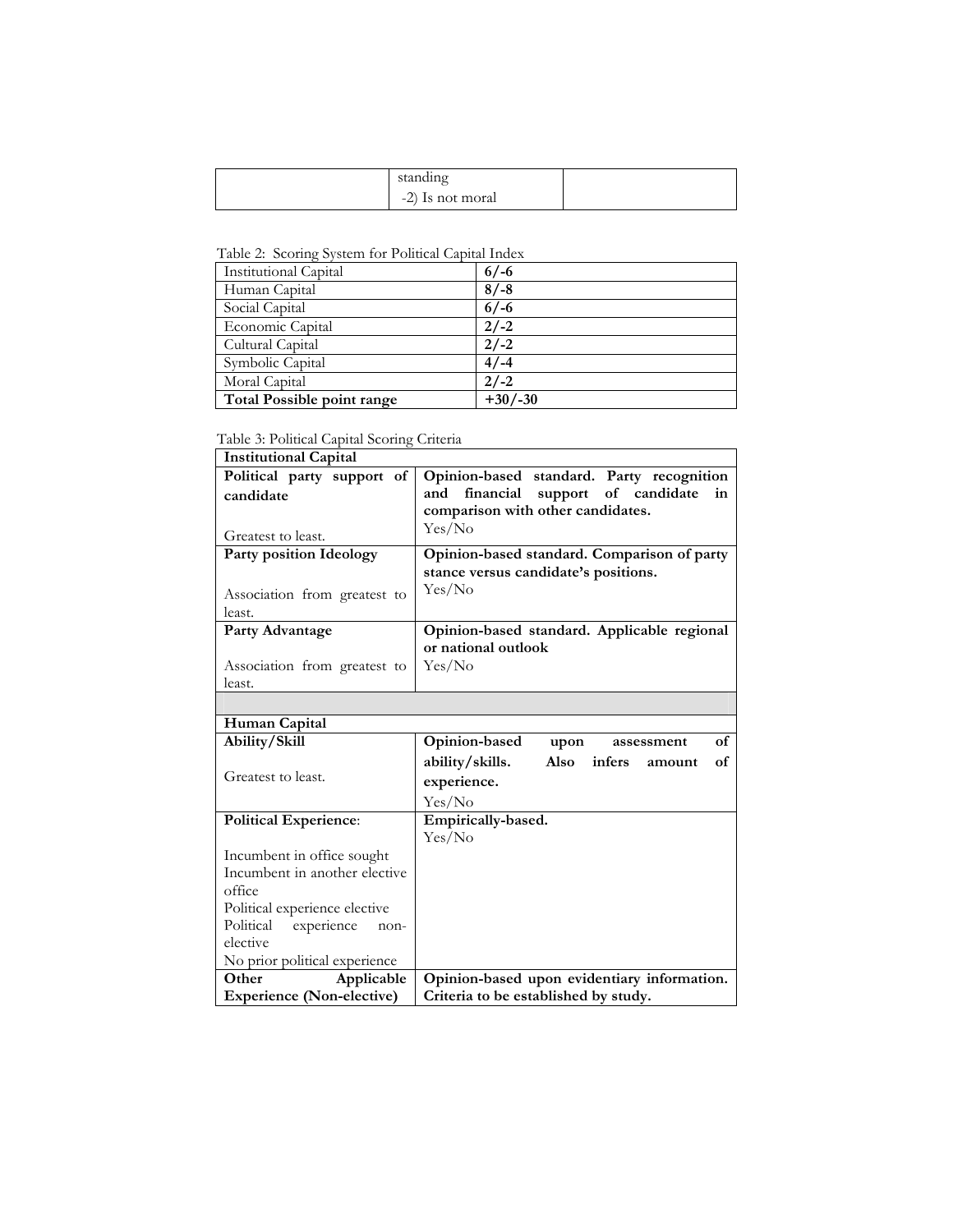|                                       | Yes/No                                          |
|---------------------------------------|-------------------------------------------------|
| Greatest to least amount.             |                                                 |
|                                       |                                                 |
| Education                             | Empirically-based standard<br>level<br>оf<br>on |
|                                       | education achieved.                             |
| Graduate                              | Yes/No                                          |
| College grad                          |                                                 |
| Some college                          |                                                 |
| High School                           |                                                 |
| <b>Below High School</b>              |                                                 |
|                                       |                                                 |
|                                       |                                                 |
| <b>Social Capital</b>                 |                                                 |
| Collective group support:             | Empirically-based standard<br>on number of      |
|                                       | endorsements.                                   |
| Strong support                        |                                                 |
| Support                               | 10 or more                                      |
| Supports somewhat                     | 7-9                                             |
| Limited support                       | 4-6                                             |
| Does not have support                 | $2 - 3$                                         |
|                                       | $() - 1$                                        |
| Personal Support: (Personal           | Empirically-based standard. Rank of support     |
|                                       |                                                 |
| networks-direct)                      | based upon number of direct personal            |
|                                       | networks to which the candidate belongs.        |
|                                       |                                                 |
| Strong network support                | 10 and above                                    |
| Network support                       | $6-9$                                           |
| Some network support                  | $4 - 5$                                         |
| Limited network support               | $2 - 3$                                         |
| <b>Does</b><br>have<br>not<br>network | 0-1 (Self/family)                               |
| support                               |                                                 |
| Name recognition                      | Opinion-based standard. Survey information      |
|                                       | of<br>name<br>recognition<br>time<br>at<br>оf   |
| Very recognizable                     | pronouncement of candidacy.                     |
| Recognizable                          | Yes/No                                          |
| Somewhat recognizable                 |                                                 |
| Limited recognition                   |                                                 |
| Not known                             |                                                 |
|                                       |                                                 |
|                                       |                                                 |
| <b>Economic Capital</b><br>Financial  | Empirically-based standard associated with      |
| support-<br>Personal wealth           | net wealth                                      |
|                                       |                                                 |
|                                       |                                                 |
| Strong resources                      | Above \$10 million                              |
| Resources                             | \$1,000,000-10 million                          |
| Some resources                        | \$100,000-1,000,000                             |
| Limited resources                     | \$25,000-100,000                                |
| Does not have self-funding            | $$0 - 25,000$                                   |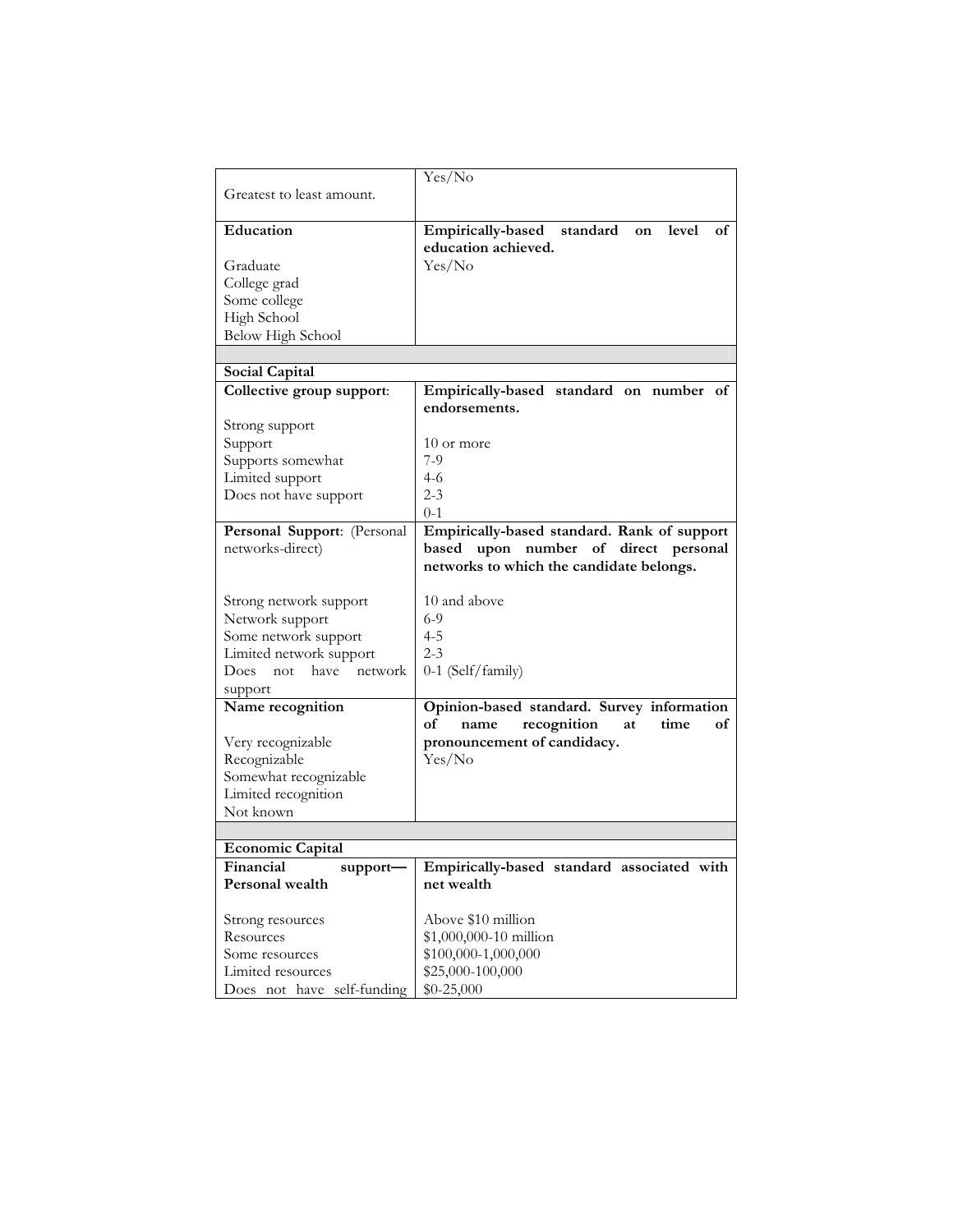| resources                                |                                                         |
|------------------------------------------|---------------------------------------------------------|
|                                          |                                                         |
| <b>Cultural Capital</b>                  |                                                         |
| <b>Regional / Constituency</b>           | Empirically-based standard. The number of               |
| Interests                                | years spent within region relative to age.              |
|                                          |                                                         |
| Strongly identifies<br>with              | Entire life-span to date spent in region.               |
| regional interests                       |                                                         |
|                                          | Majority (designated as two-thirds) of life-span        |
| Identifies<br>with<br>regional           | spent in region or representing region.                 |
| interests                                |                                                         |
|                                          | Between two-thirds and one-quarter of life-span         |
|                                          | in region.                                              |
| Somewhat<br>identifies<br>with           |                                                         |
| regional interests                       | Between one-quarter life-span and newcomer              |
|                                          | status to region.                                       |
|                                          |                                                         |
| Limited identification with              | Newcomer to region (2 years or less before              |
| regional interests                       | candidacy).                                             |
|                                          |                                                         |
| identify<br>Does not<br>with             |                                                         |
| regional interests                       |                                                         |
|                                          |                                                         |
|                                          |                                                         |
| Symbolic Capital                         |                                                         |
| Title(s)                                 | Empirically-based standard.                             |
|                                          |                                                         |
| Has high ranking title                   | Current national political title (Elective or non-      |
|                                          | elective).                                              |
| Has a significant title                  |                                                         |
| Has a title                              | Current non-national political title.                   |
|                                          |                                                         |
|                                          | Non-current political title or significant social title |
|                                          | (Judge, Dr. or spousal title is connected to office-    |
| Has a social title                       | holder)                                                 |
| Has no title                             |                                                         |
|                                          | Is known only as Mr., Ms. or Mrs.                       |
|                                          | Eschews or denounces titles of any sort.                |
|                                          |                                                         |
| <b>Moral Capital</b>                     |                                                         |
| <b>Public Opinion:</b>                   | Opinion-based standard. Assessment at time              |
|                                          | of candidacy.                                           |
| Strong moral standing                    | Four-point criteria: cause, action, example,            |
| Moral                                    | and rhetoric/symbolism                                  |
| Somewhat moral<br>Limited moral standing | Yes/No                                                  |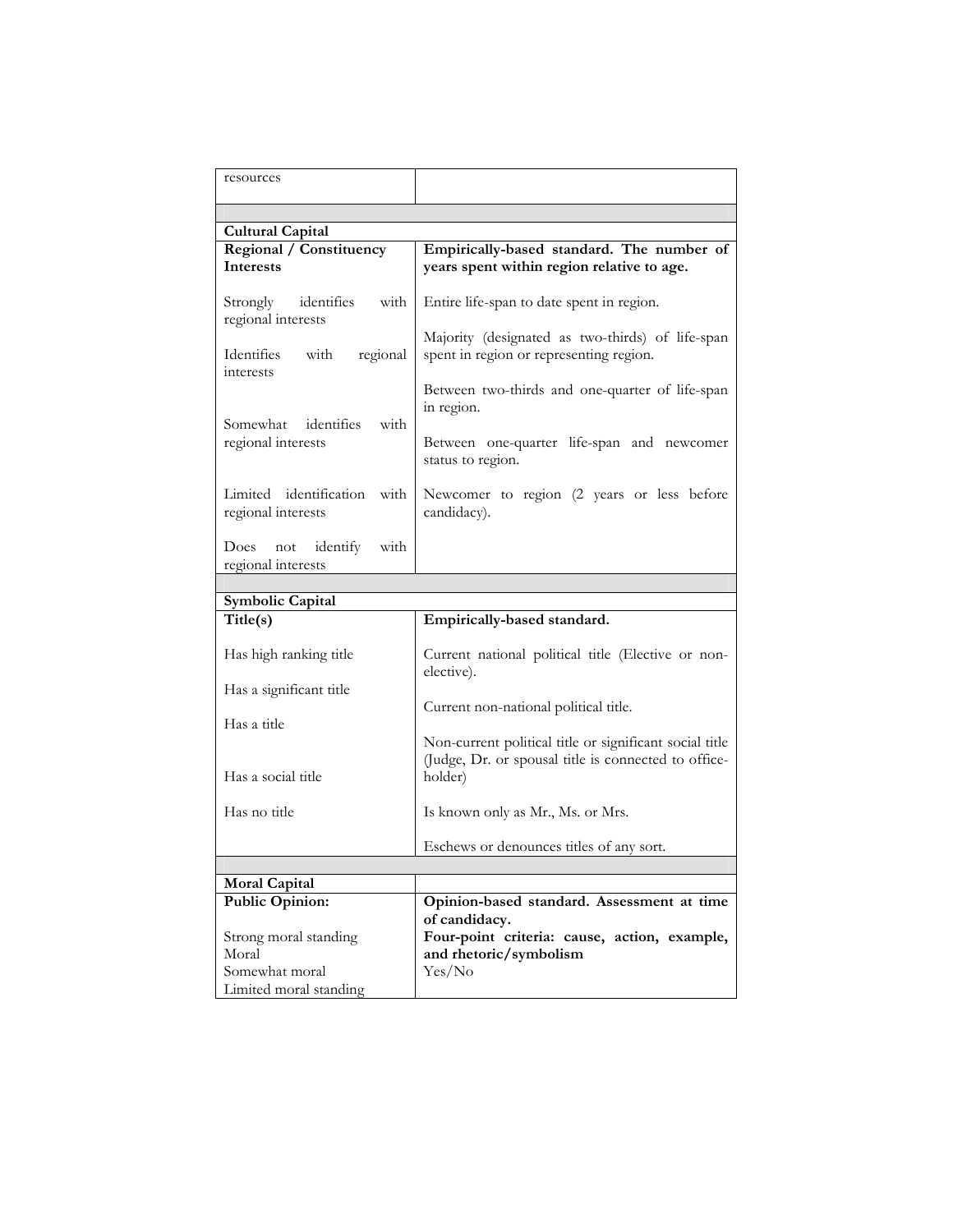| Is not moral |  |
|--------------|--|
|--------------|--|

Appendix

Coding for Figure 1

| <b>ICsc</b> | Institutional capital score |
|-------------|-----------------------------|
| <b>HCsc</b> | Human capital score         |
| SCsc        | Social capital score        |
| ECsc        | Economic capital score      |
| CCsc        | Cultural capital score      |
| SyCsc       | Symbolic capital score      |
| <b>MCsc</b> | Moral capital score         |

### References

- "A Year of Setbacks Costs Bush His Political Capital." 2005. Editorial. USA Today.com. November 3. http://www.usatoday. com/news/opinion/editorials/2005-11-03-bush-capital-edit\_x.ht. (Accessed August 20, 2007).
- Becker, Gary S. 1993. Human Capital, 2<sup>nd</sup> edition. Chicago: University of Chicago Press.
- Bourdieu, Pierre. 2002a. Outline of a Theory of Practice. Cambridge: Cambridge University Press.
- \_\_\_. 2002b. Distinction.: A Social Critique of the Judgment of Taste. Trans. Richard Nice. Cambridge: Harvard University Press..
- \_\_\_. 1998. Practical Reason. Stanford: Stanford University Press.
- \_\_\_. 1992. The Logic of Practice. Stanford: Stanford University Press.
- \_\_\_. 1986. "The Forms of Capital." In The Handbook of Theory and Research for the Sociology of Education. ed. J.G. Richardson, New York: Greenwood Press, 241-258.
- Burrell, Barbara. 2005. "Campaign Financing: Women's Experience in the Modern Era". In Women and Elective Office, 2<sup>nd</sup> eds. Sue Thomas and Clyde Wilcox, Oxford: Oxford University Press.
- Davenport, Thomas O. 1999. Human Capital-What It Is and Why People Invest in It. San Francisco: Jossey-Bass.
- Dolan, Julie, Melissa Deckman and Michelle L. Swers. 2007. Women and Politics: Paths to Power and Political Influence. New Jersey: Pearson Education, Inc.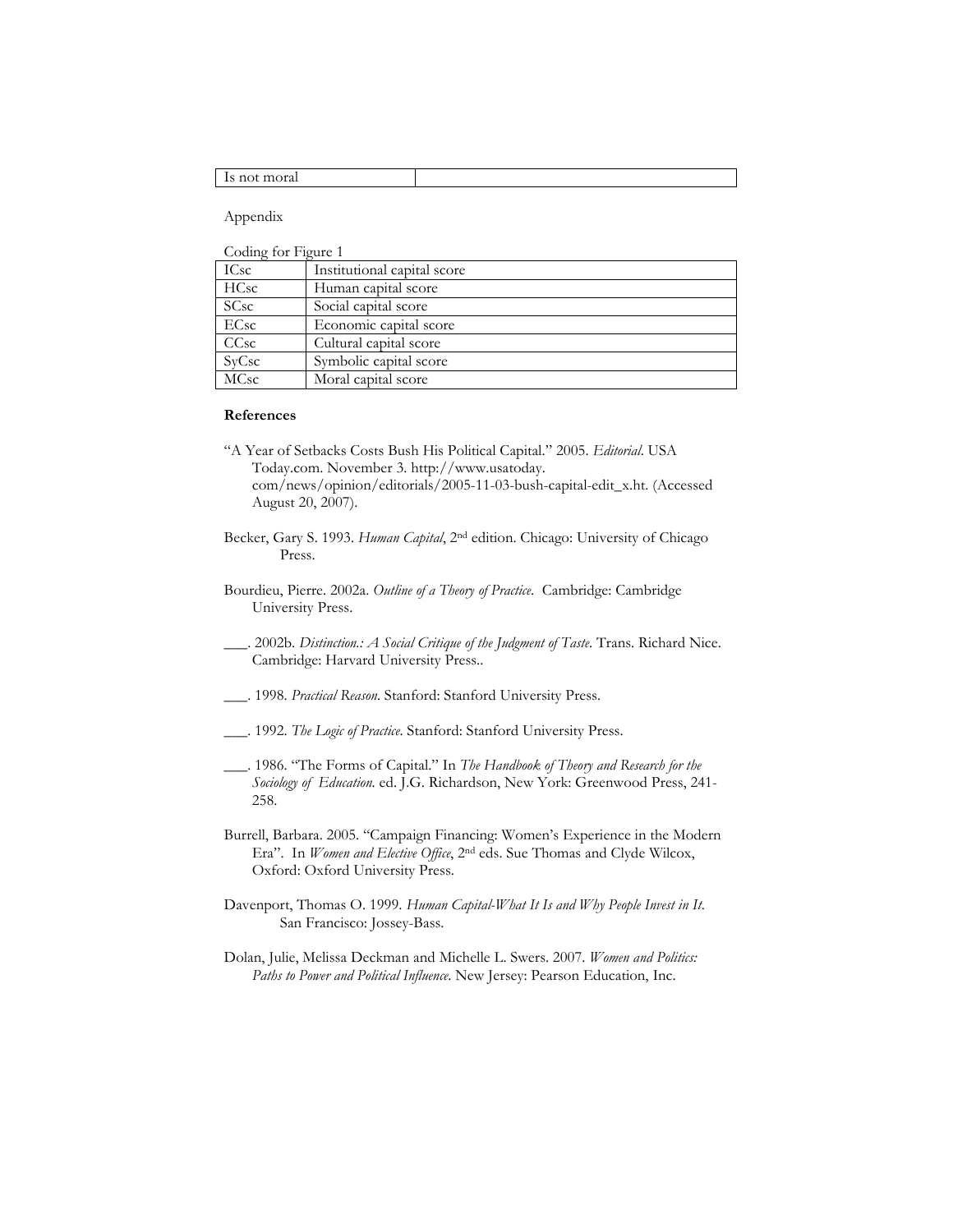- Fitz-Enz, Jac. 2000. The ROI of Human Capital: Measuring the Economic Value of Employee Performance. American Management Association.
- Fowler, Linda L. 1993. Candidates, Congress and the American Democracy. Ann Arbor: University of Michigan Press.
- Froomkin, Dan. "Bush Agenda: Bold but Blurry." WashingtonPost.com. 5 November, 2004. http://www.washingtonpost.com/wp-dyn/articles/A27833- 2004Nov5.html. (Accessed August 20, 2007).
- Kane, John. 2001. The Politics of Moral Capital. Cambridge: Cambridge University Press.
- Kennicott, Philip. "Bush's Capital, And Its Costs." Washington Post. com. 19 December, 2004. http://www.washingtonpost.com/wp-dyn/articles/A9478- 2004Dec17.html Kennicott. (Accessed August 20, 2007).
- Kingdon, John W. 2003. Agendas, Alternatives, and Public Policies. 2<sup>nd</sup> ed. New York: Longman.
- Lin, Nan. 2001. Social Capital: Structural Analysis in the Social Sciences. Cambridge: Cambridge University.

Lodge, Milton, Marco R. Steenbergen, and Shawn Brau. 1995. "The Responsive Voter: Campaign Information and the Dynamics of Candidate Evaluation." The American Political Science Review 89(2): 309-326.

- Marr, Bernard, ed. 2005. Perspective on Intellectual Capital. Amsterdam: Elsevier Butterworth Heinemann.
- McLean, Joan. 2003. "Campaign Strategy." In Women and American Politics, Susan J. Carroll, ed. Oxford: Oxford University Press.
- North, Douglass C. 1990. Institutions, Institutional Change, and Economic Performance: Political Economy of Institutions and Decisions. Cambridge: Cambridge University Press.
- Pierson, Paul. 2004. Politics in Time. Princeton: Princeton University Press.
- Putnam, Robert D. 2001. Bowling Alone. New York: Simon and Schuster.
- Suellentrop, Chris. "America's New Political Capital." Slate. 30 November, 2004. www.slate.com. (Accessed August 24, 2007).
- Swartz, David. 1997.Culture and Power: The Sociology of Pierre Bourdieu. Chicago: University of Chicago Press.